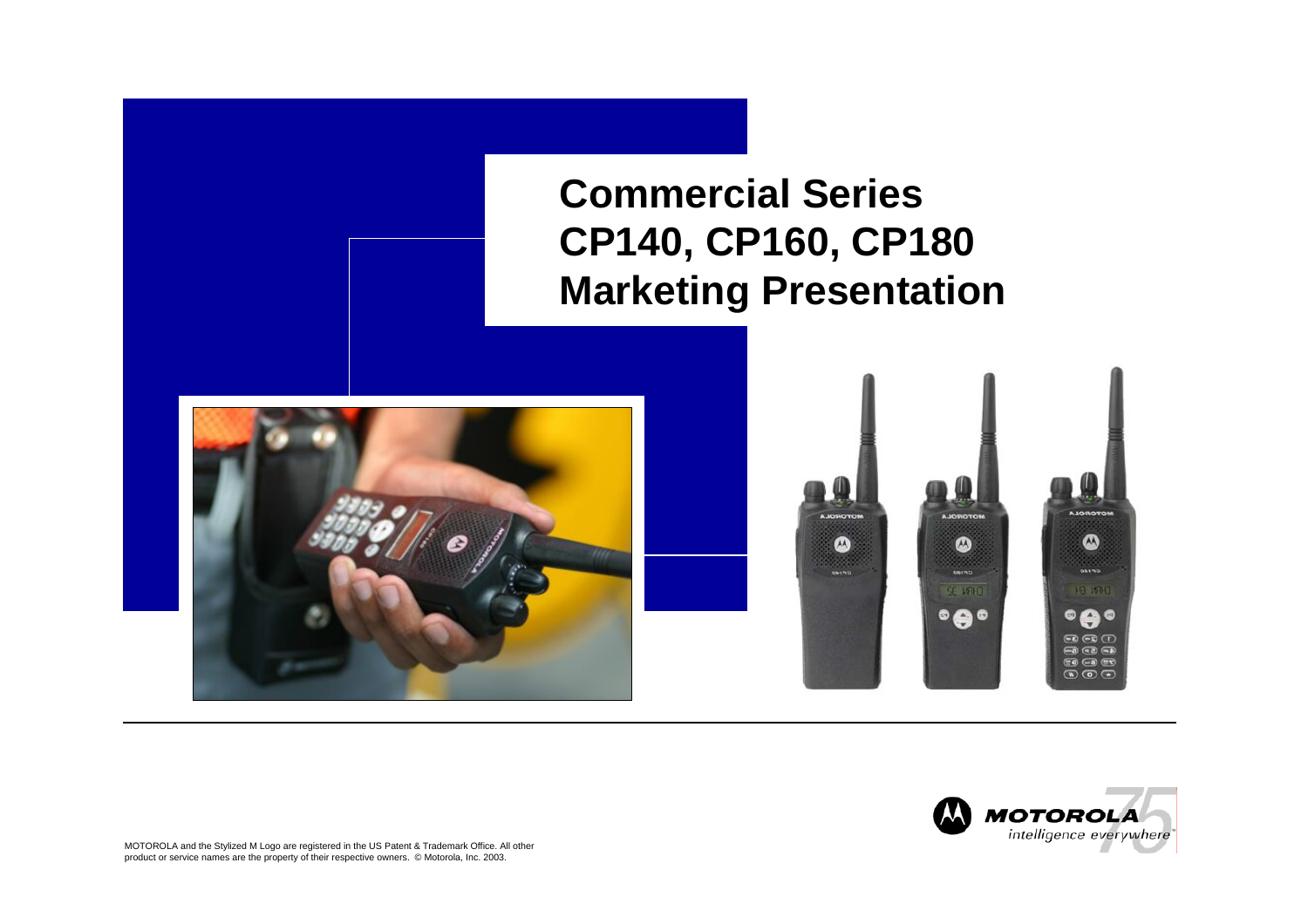#### **Contents**

- ¾ **Product Introduction**
- ¾ **Features and Benefits**
- ¾ **Accessories and Aftermarket Portfolio**
- ¾ **Selling Points Summary**
- ¾ **Sales and Marketing Materials**
- ¾ **Commercial Mobile Radios**

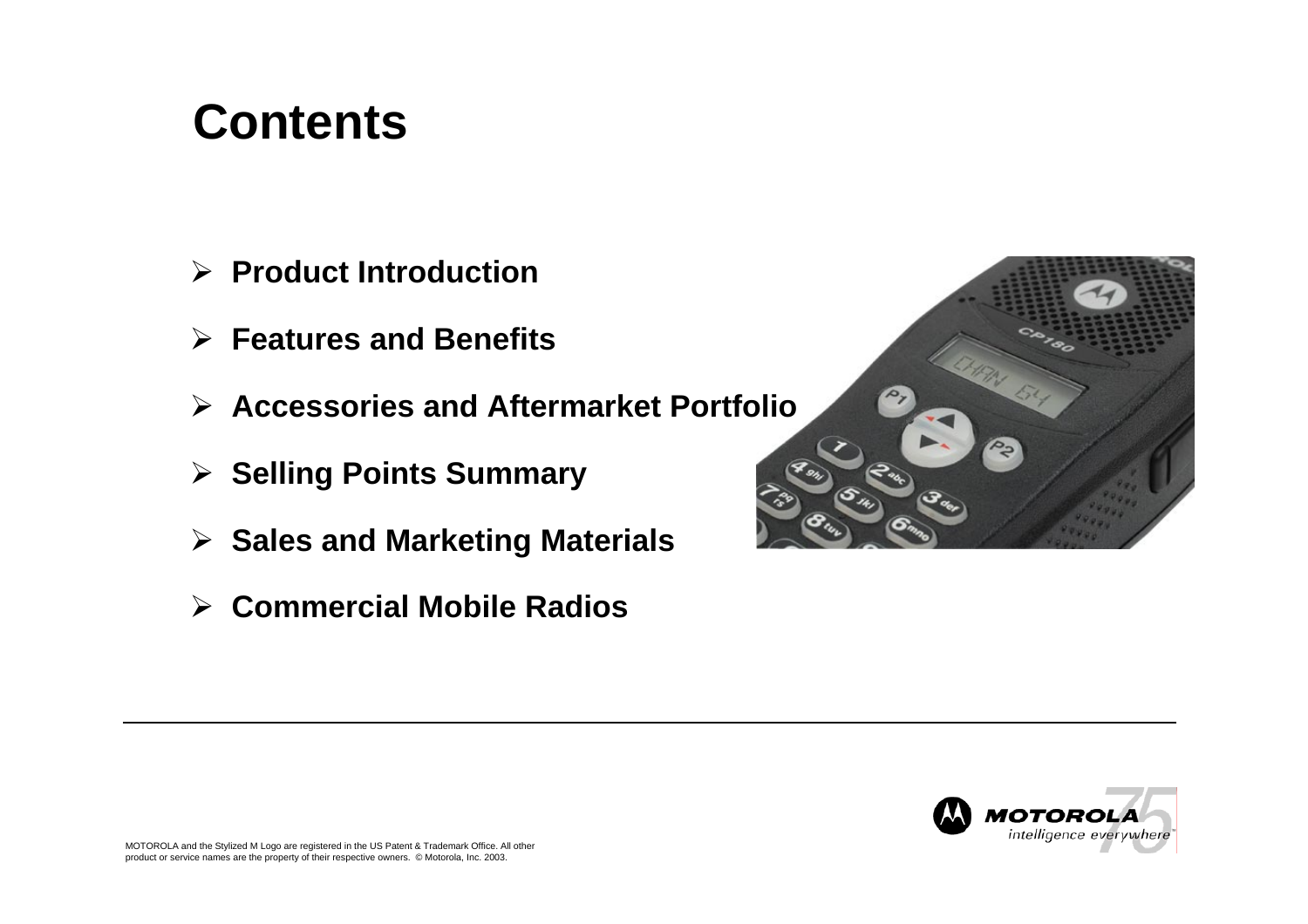#### **Product Introduction**



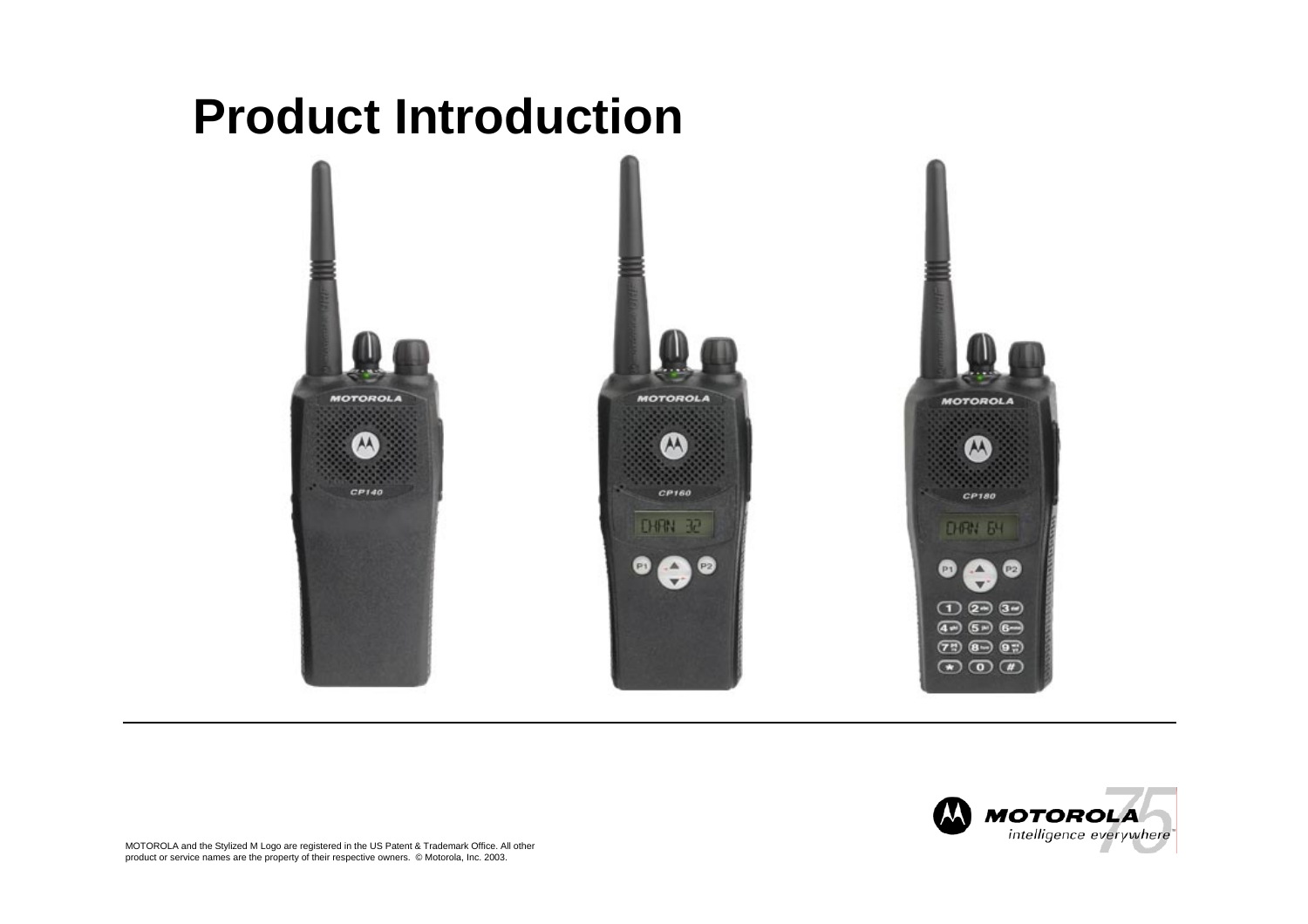### **Product Strategy**



- $\checkmark$  Introduce new portable range replacing P-Series
- $\checkmark$  Offer a more cost effective family of radios
	- -Portables
	- -Mobiles
	- -Accessories
- $\checkmark$  Maintain premium on higher tier Professional Series

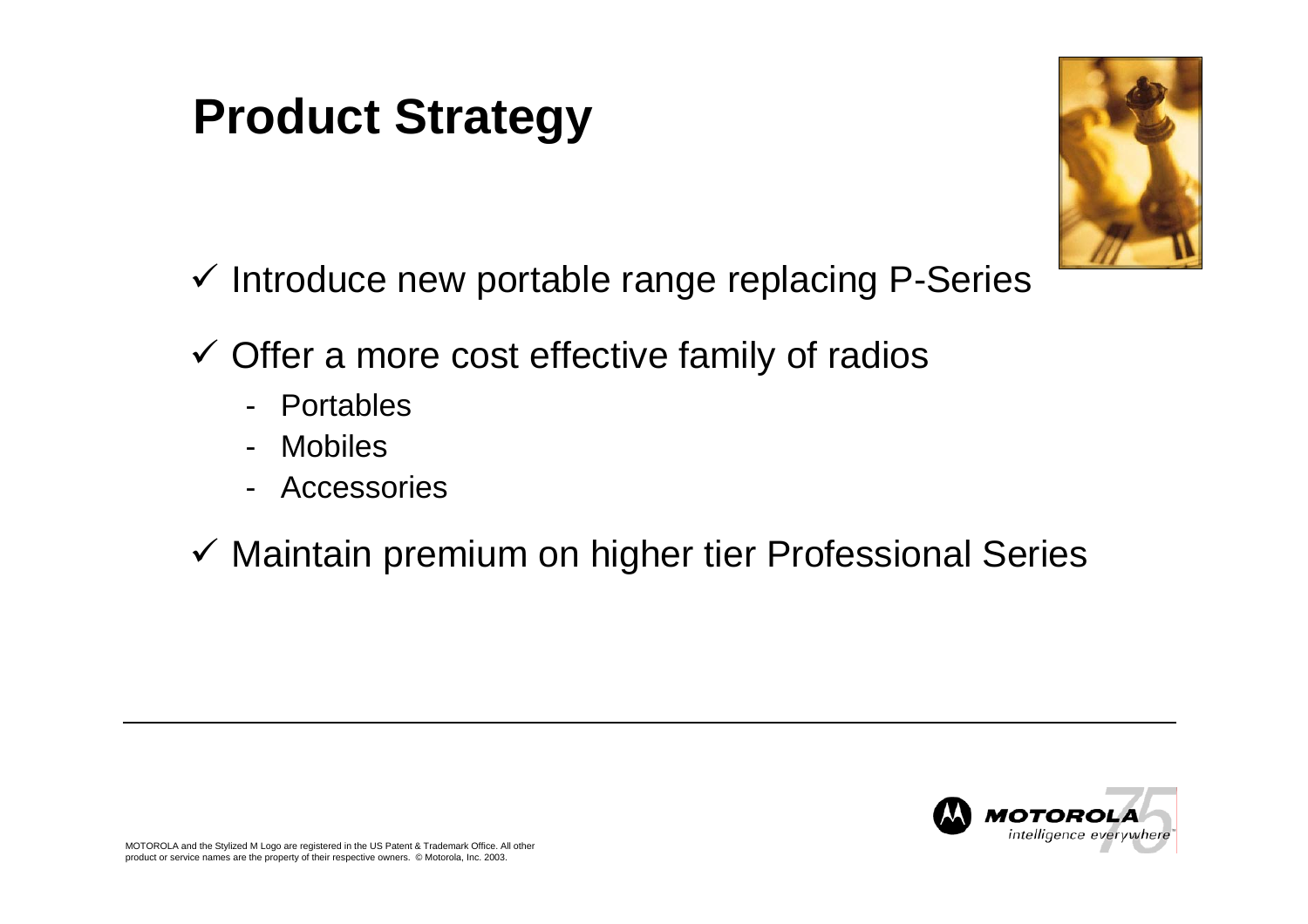## **Distribution Strategy**

- $\checkmark$  Substitute into P040 & P080 customer base and markets
- $\checkmark$  Strengthen Motorola channel partners portfolio offering to end customers
	- **- Choice three radios; non, limited or full keypad**
- $\checkmark$  Available in Middle East Africa, Italy Export and Eastern Europe countries

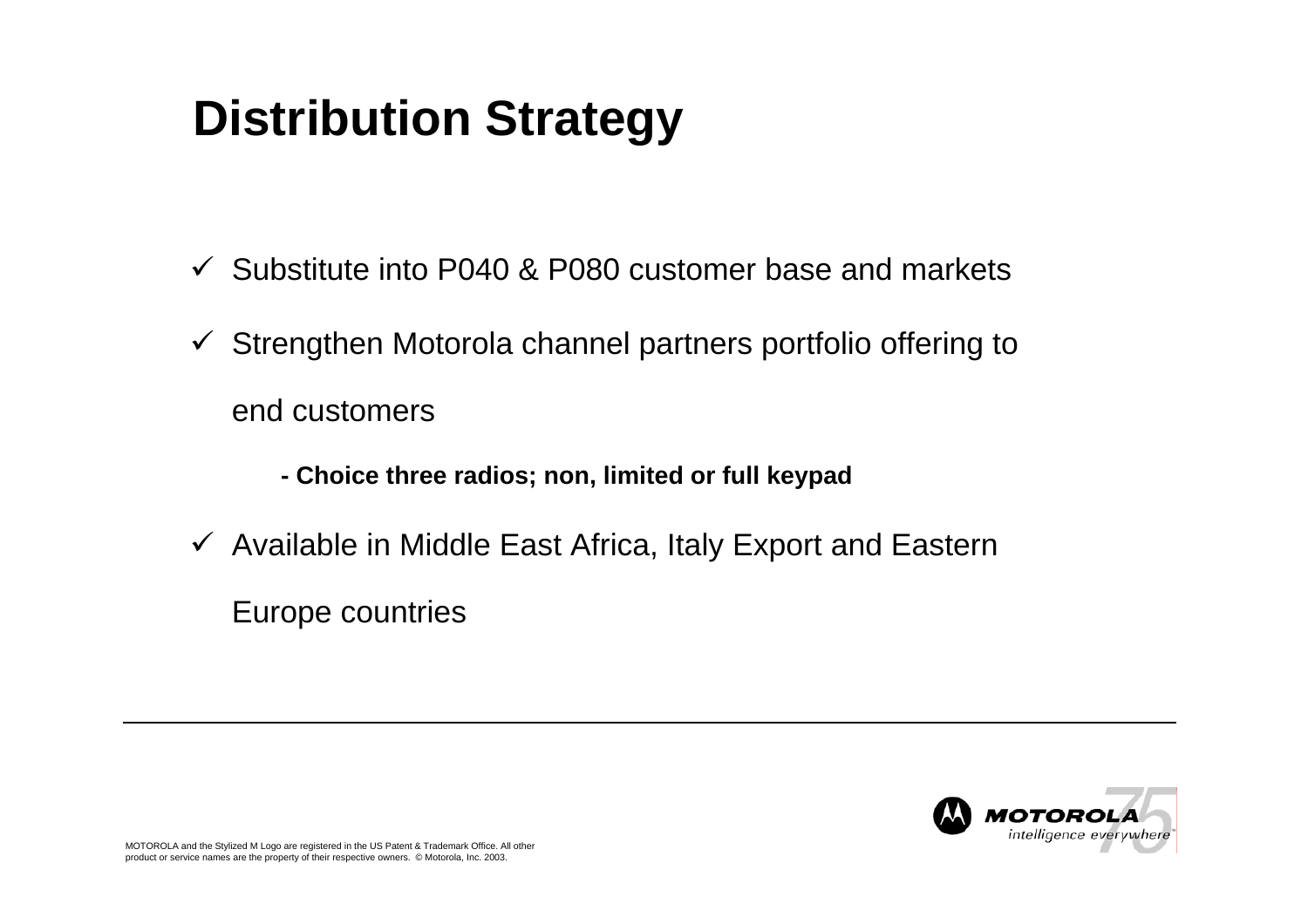# **Marketing Strategy**

- $\checkmark$  Leverage Motorola brand values
- $\checkmark$  Expand sales into target P040 & P080 customers and markets
- $\checkmark$  Differentiate between Commercial and Professional Series to avoid down selling
- $\checkmark$  Promote easy-to-use product offering
- $\checkmark$  Promote the wider portfolio offering from Motorola Authorised partners
- $\checkmark$  Offer a comprehensive range of sales support material

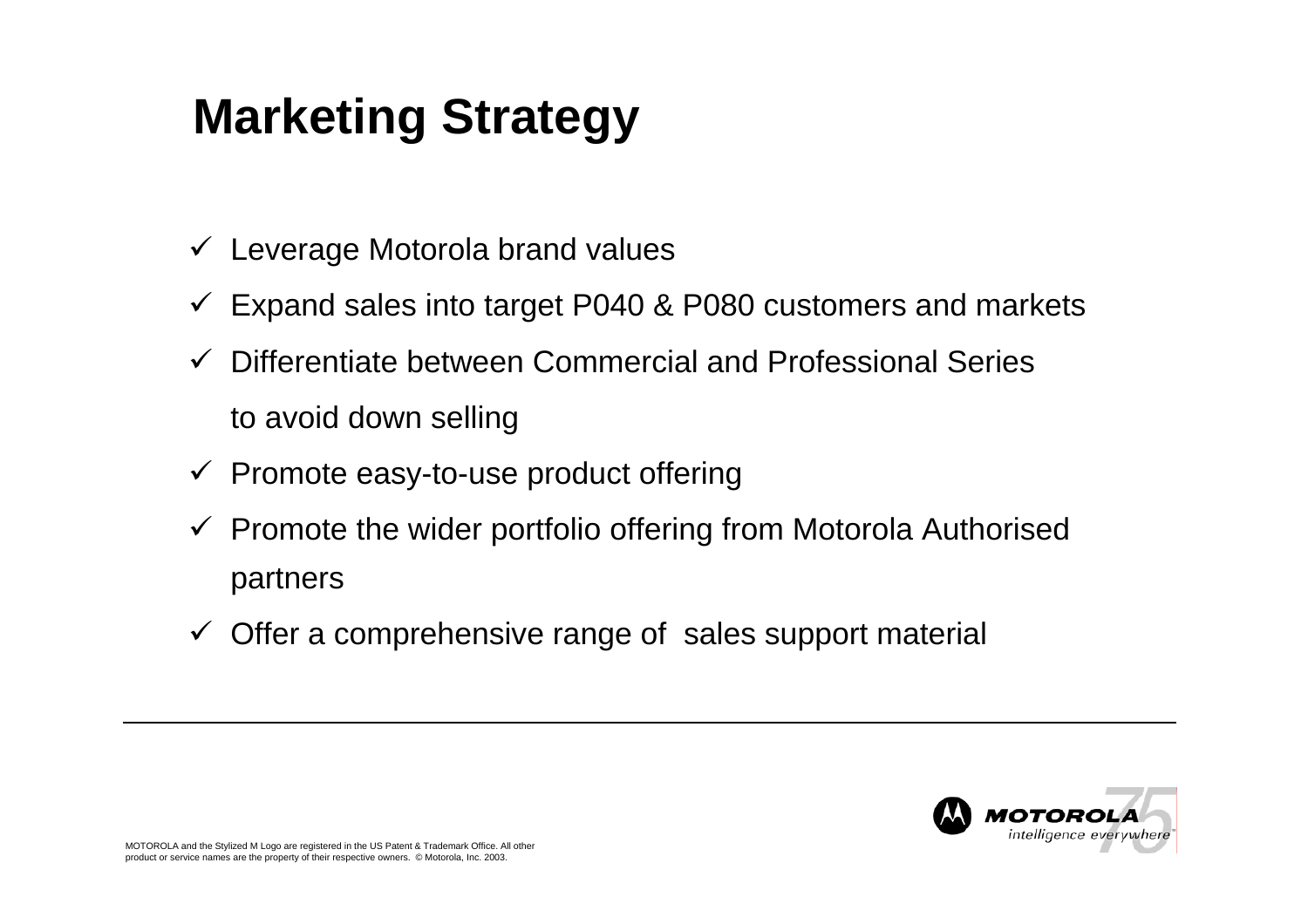### **Positioning**

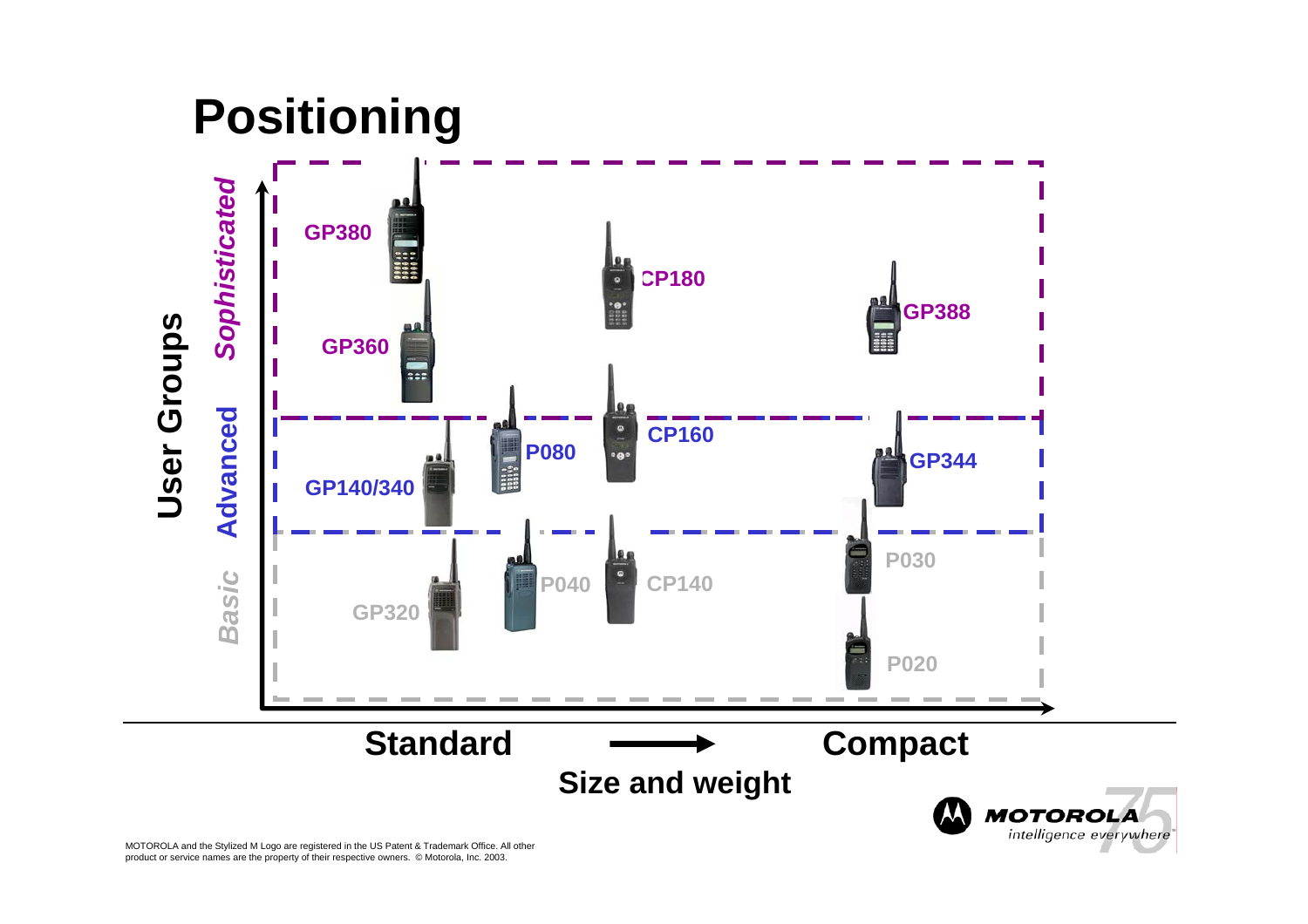### **Primary Markets**

CP140/160/180 Portables

- **❖ Agriculture**
- **❖ Local Govt & Municipalities**
- ❖ Industry
- **❖ Logistics**
- **❖ Security**
- **❖** Utilities



CM140/340 CM160/360 Mobiles

- **❖ Agriculture**
- **❖ Local Govt & Municipalities**
- ❖ Transportation
- Environmental Agencies



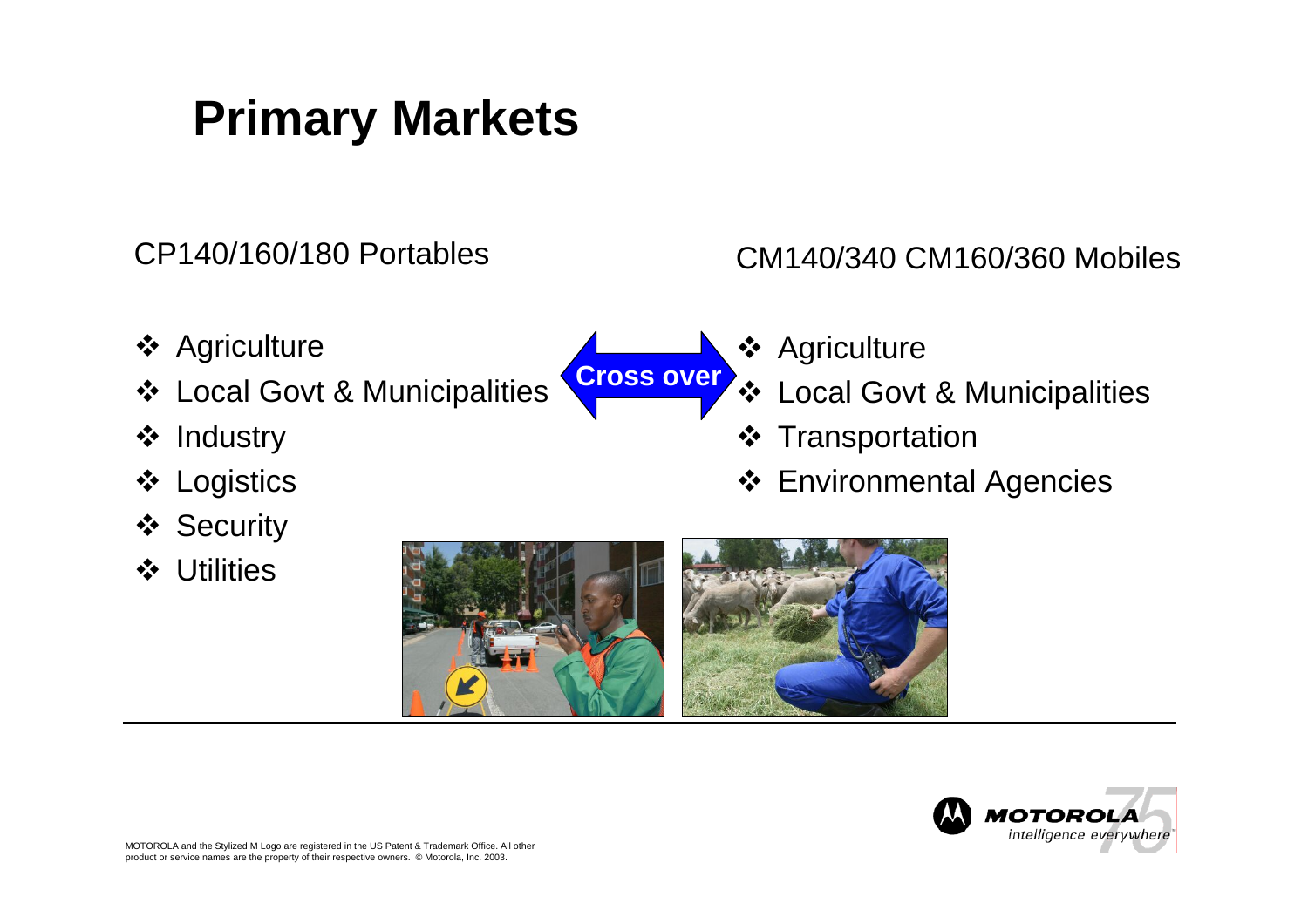## **CP140 User Profile**

#### Basic Two Way Radio users requiring:

- $\frac{1}{2}$ Brand quality
- $\frac{1}{2}$ Robustness and reliability
- $\frac{1}{2}$ Simple operation
- Up to 16 channels
- $\frac{1}{2}$ Option board capability
- $\frac{1}{2}$ PL/limited M DC signalling
- $\frac{1}{2}$ Competitive pricing

#### *e.g. Work teams in industry and agriculture*



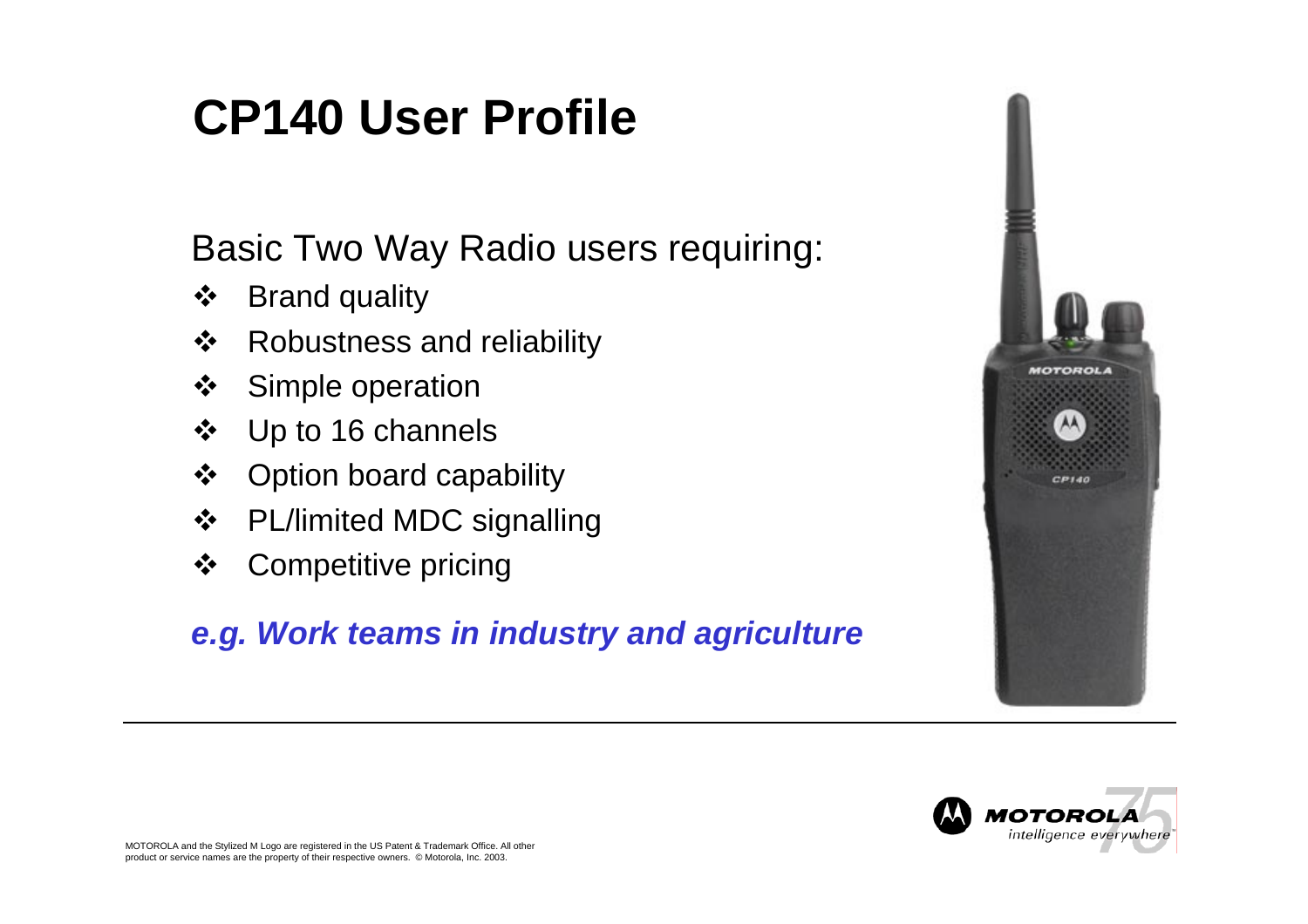# **CP160 User Profile**

Advanced Two Way Radio users requiring:

- $\frac{1}{2}$ Limited keypad
- $\frac{1}{2}$ **Display**
- $\frac{1}{2}$ Up to 32 channels
- $\frac{1}{2}$ Option board capability
- $\frac{1}{2}$ PL/limited M DC signalling
- $\frac{1}{2}$ Brand quality
- $\frac{1}{2}$ Robustness and reliability
- $\frac{1}{2}$ Competitive pricing

#### *e.g. Work teams in local area logistics and security*



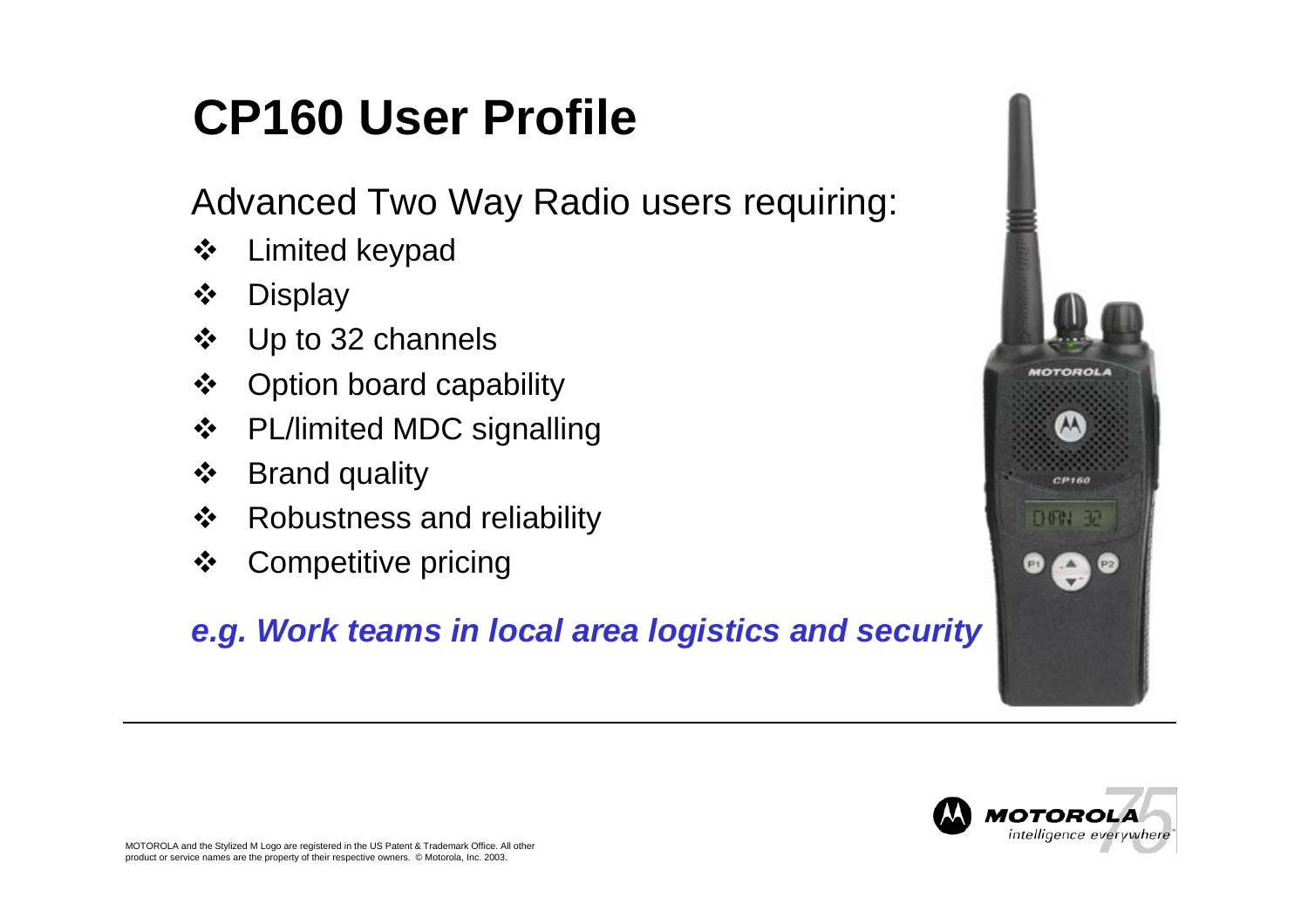# **CP180 User Profile**

Sophisticated Two Way Radio users requiring:

- $\frac{1}{2}$ Full keypad
- $\frac{1}{2}$ Telephone interconnect
- $\frac{1}{2}$ Up to 64 channels
- $\frac{1}{2}$ Option board capability
- $\frac{1}{2}$ PL/limited M DC signalling
- $\frac{1}{2}$ Brand quality
- $\frac{1}{2}$ Robustness and reliability

*e.g. Work teams in public safety and utilities. The choice for management*



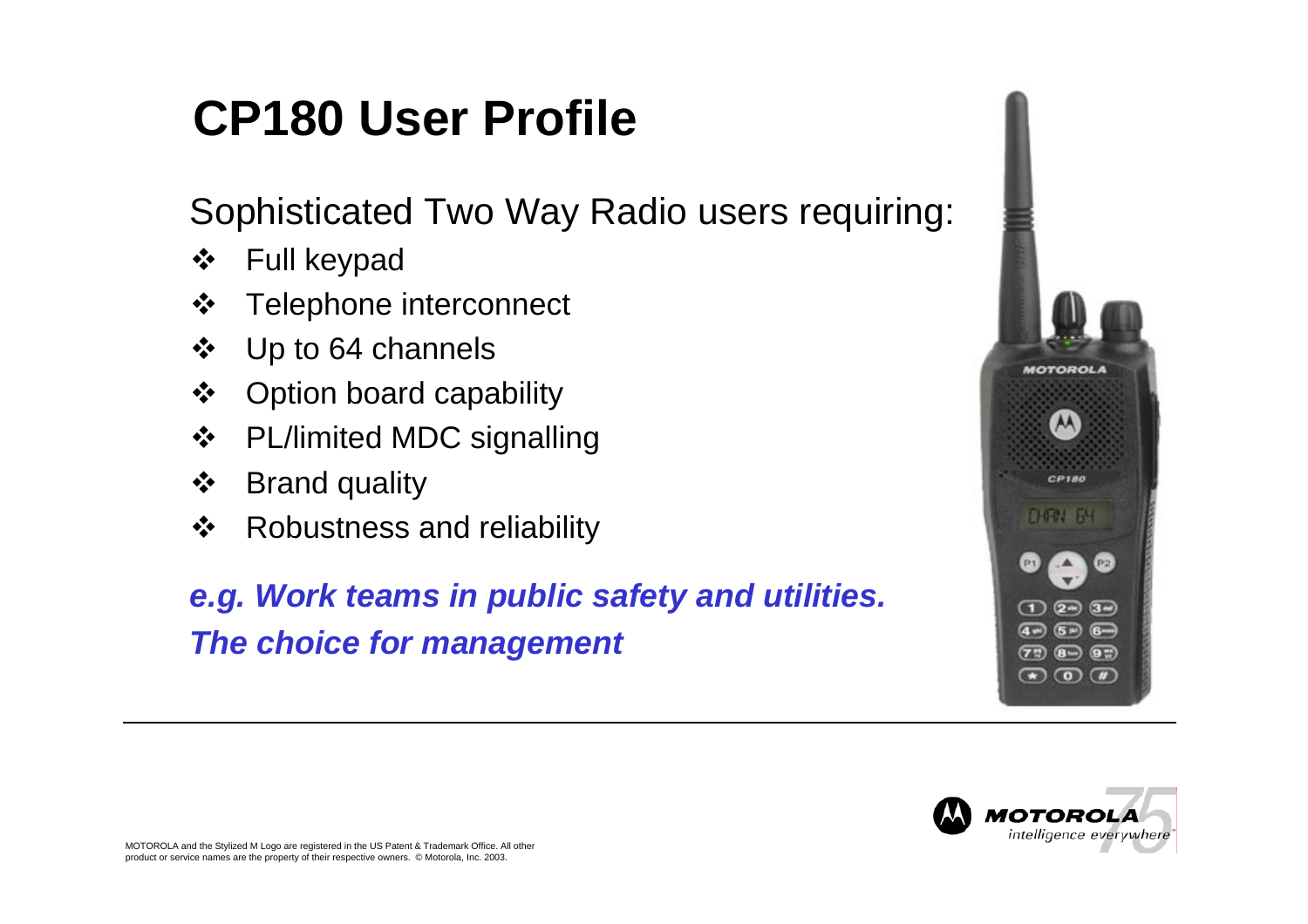#### **Packages**

Standard package includes:

- ¾ Radio
- $\triangleright$  NiMH battery
- $\triangleright$  Rapid charger
- ¾ Standard antenna (depending on freq. range)
- $\triangleright$  Belt clip
- $\triangleright$  Safety leaflet

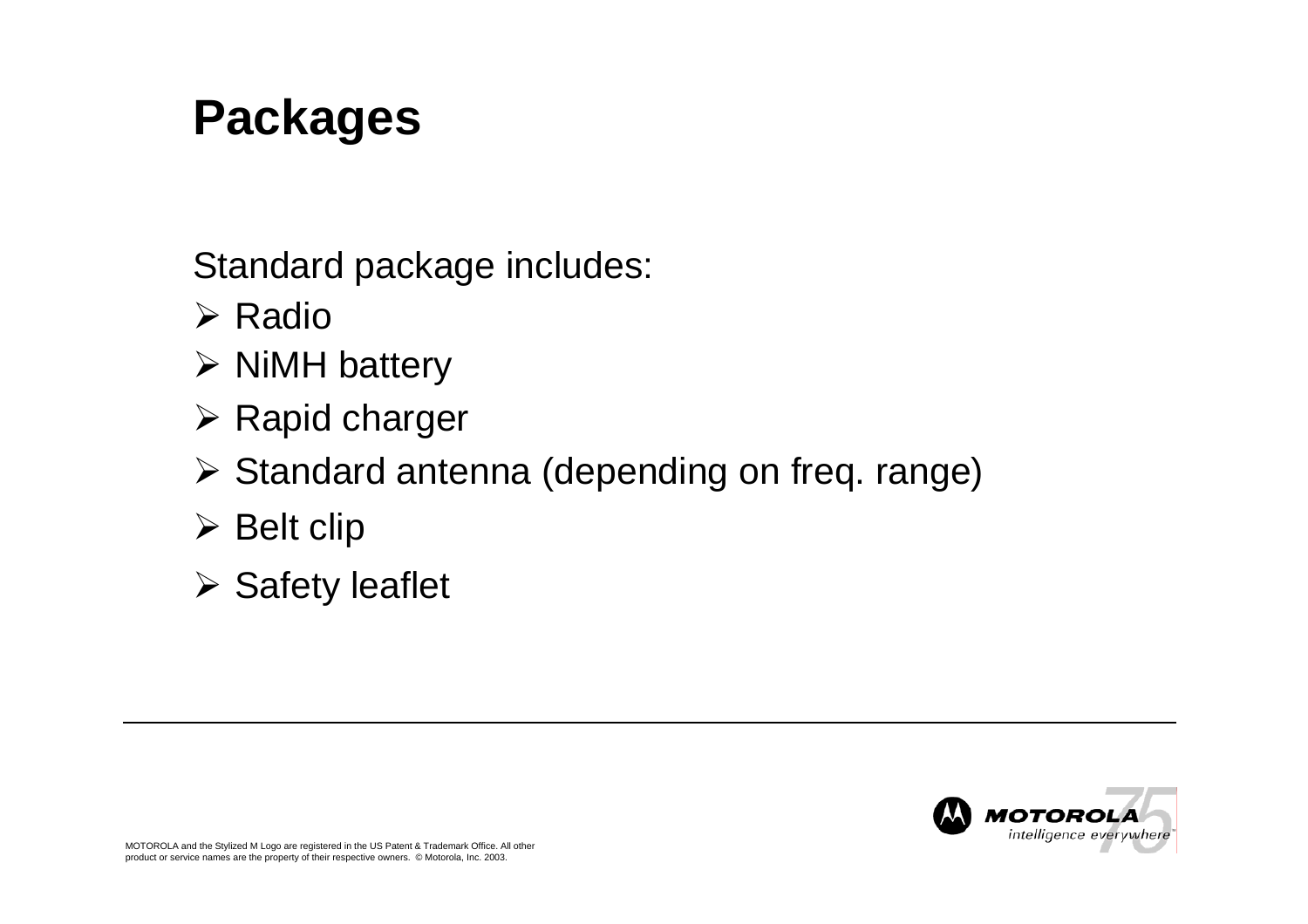#### **Models**

#### **CP140**

 $\overline{\mathbf{a}}$ 

146-174 MHz, 16 CH, 1/5W 403-440 MHz, 16 CH, 1/4W 438-470 MHz, 16 CH, 1/4W 465-495 MHz, 16 CH, 1/4W

 $\boldsymbol{\Omega}$ 

 $\bullet$  $\bullet$  $\bigcirc$  2  $\bigcirc$  $\overline{49}$   $\overline{59}$   $\overline{6}$  $(70)$  8 9 9 7  $\overline{a}$   $\overline{a}$ 



**CP160 Display & limited keypad** 146-174 MHz, 32 CH, 1/5W 403-440 MHz, 32 CH, 1/4W 438-470 MHz, 32 CH, 1/4W 465-495 MHz, 32 CH, 1/4W

#### **CP180 Display and full keypad**

146-174 MHz, 64 CH, 1/5W

403-440 MHz, 64 CH, 1/4W

438-470 MHz, 64 CH, 1/4W

465-495 MHz, 64 CH, 1/4W



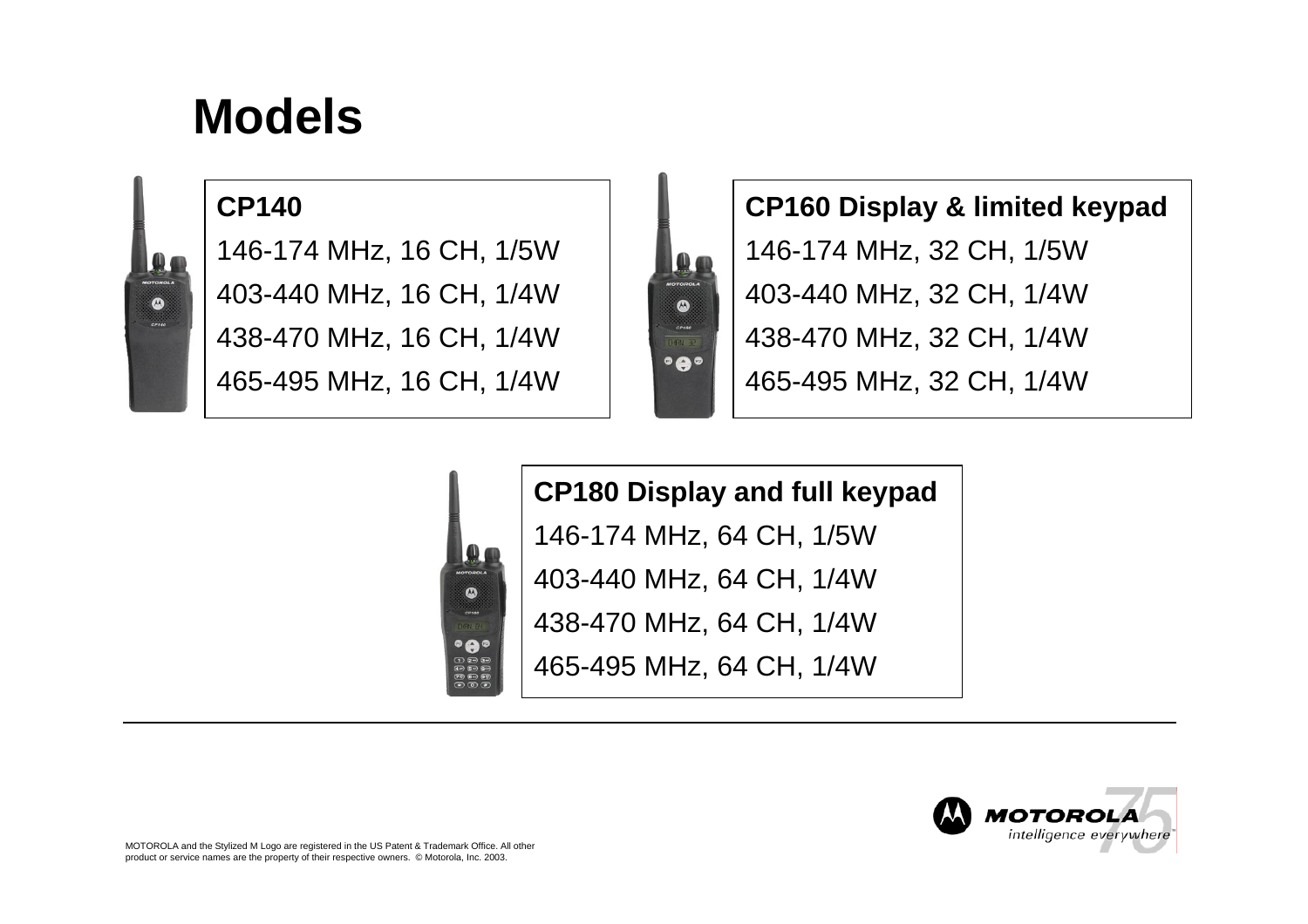## **Features and Benefits**



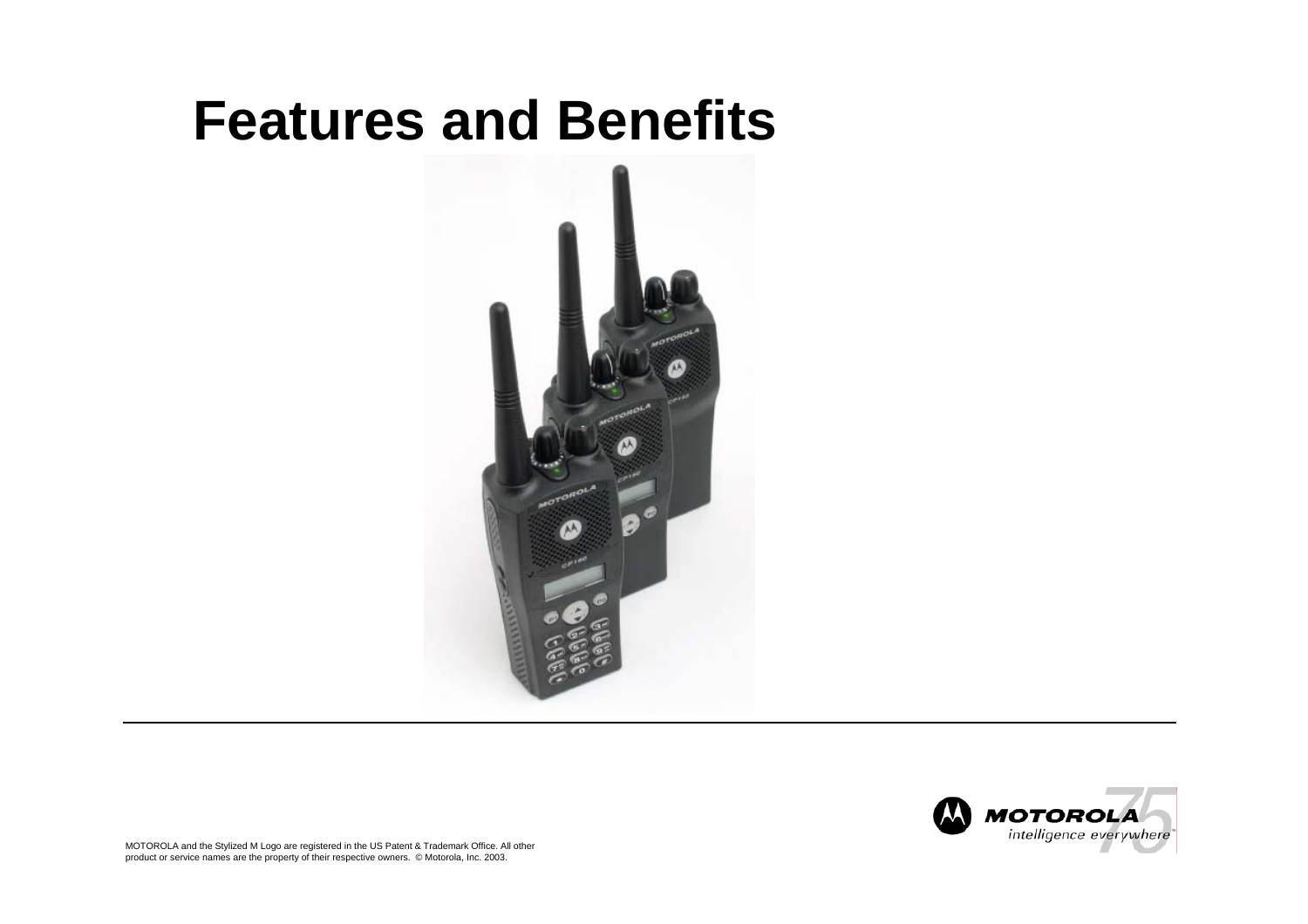## **Commercial Series portables designed with your needs in mind.**

- *1.Budget conscious*
- *2.Robust design*
- *3. Motorola Quality Assurance*
- *4.Excellent audio quality*
- *5. Easy to use*
- *6. Practical features (inc option board capab le)*
- *7. Low maintenance cost*

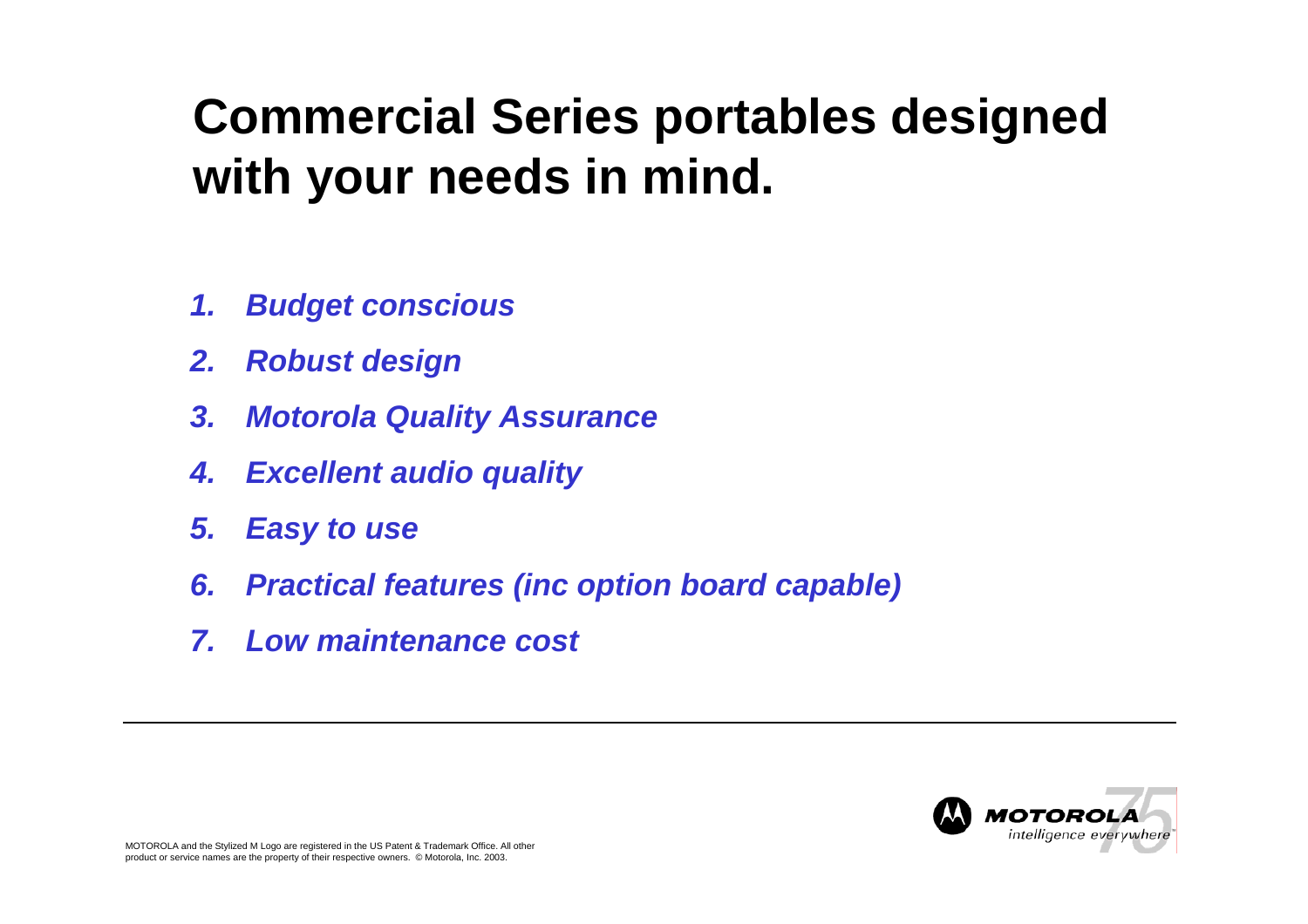### **Economical Pricing**

¾ **Similar price to P series with additional features & higher MIL Spec 810 ratings**



¾ **Designed to capture market share in the cost conscious entry tier market**

*Versatile functionality at an affordable price*

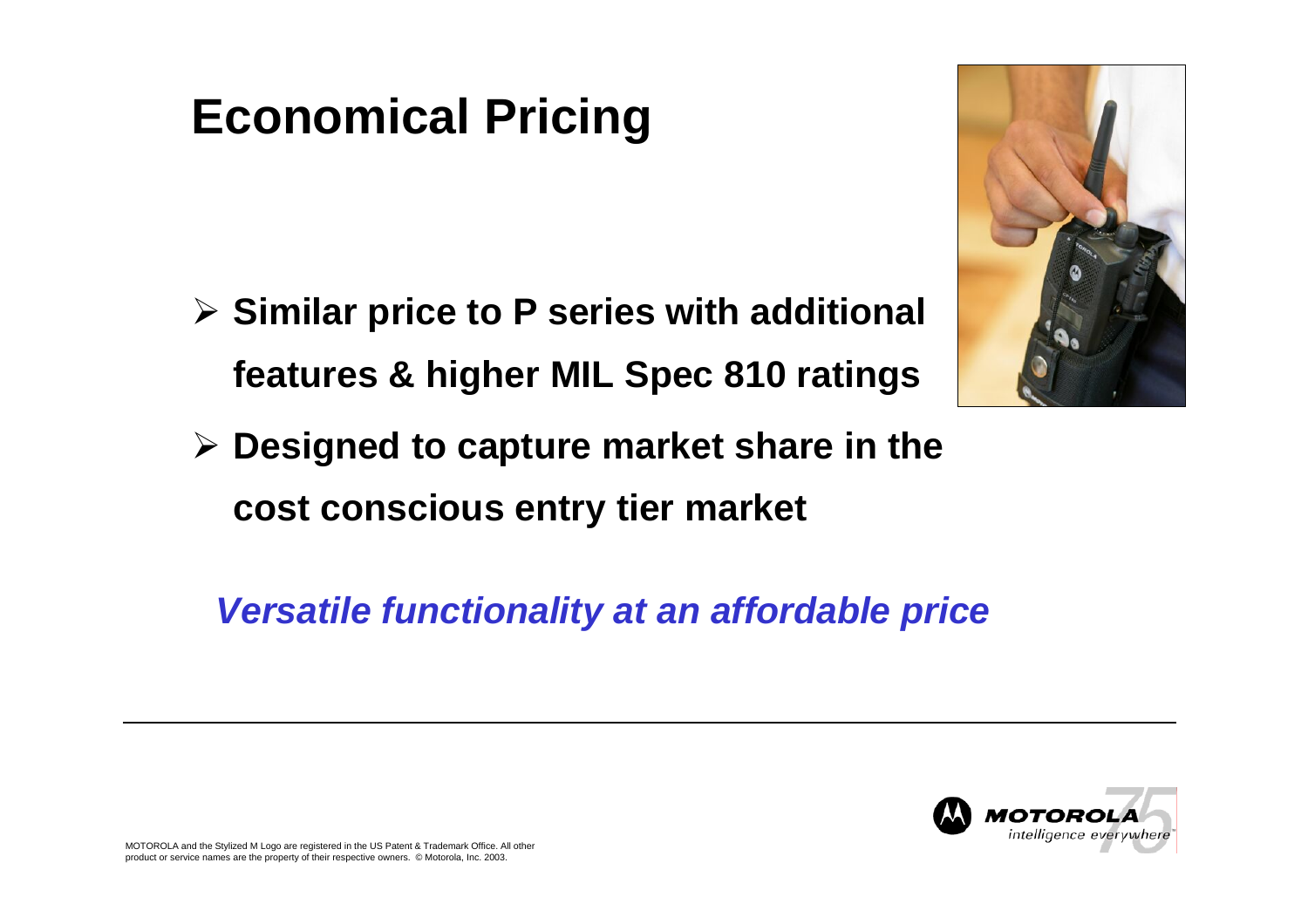### **Robust Design**



- ¾ **Tough Polycarbonate-based housing**
	- ¾ **Protects internal components from damage**
	- ¾ **Protects against scratches and dirt**
	- ¾ **Improved grip**
- ¾ **Security battery lock mechanism**
	- ¾ **Avoids battery detaching when knocked or dropped**
- ¾ **Flush PPT for increased durability**

*Classic design yet robust and durable*

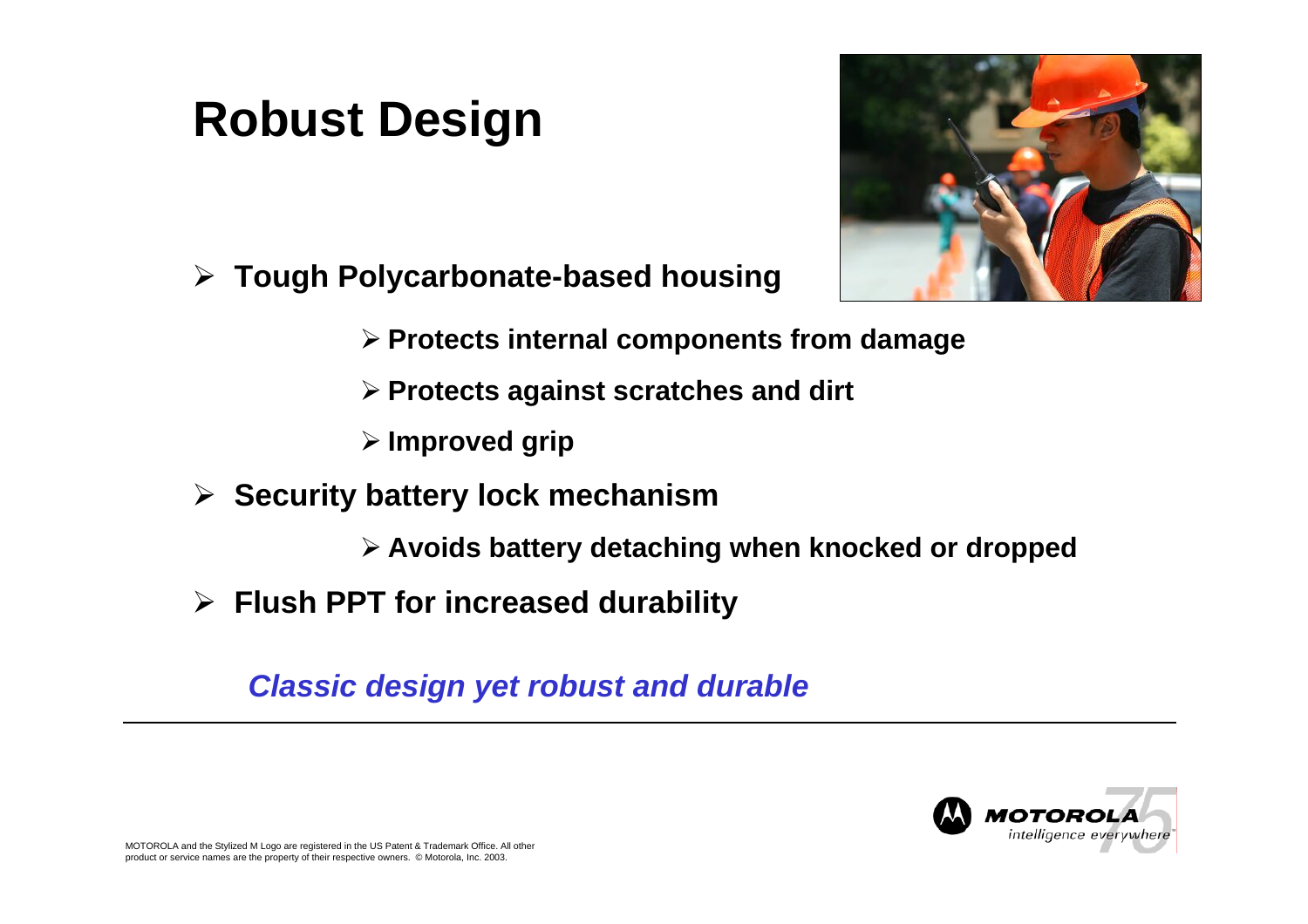## **Motorola Quality Assurance**



#### ¾ **Military Standard 810F in all 11 categories covering**

¾ **Low pressure, high & low temp, temp shock, solar radiation, rain, humidity, salt fog, dust, vibration and shock** 

#### ¾ **IP54 protects against dust and water ingression**

¾ **Motorola's Accelerated Life Tested (ALT)**

¾ **Simulates 5 years hard use in the field**

*They remain as a lways…rugged & reliable*

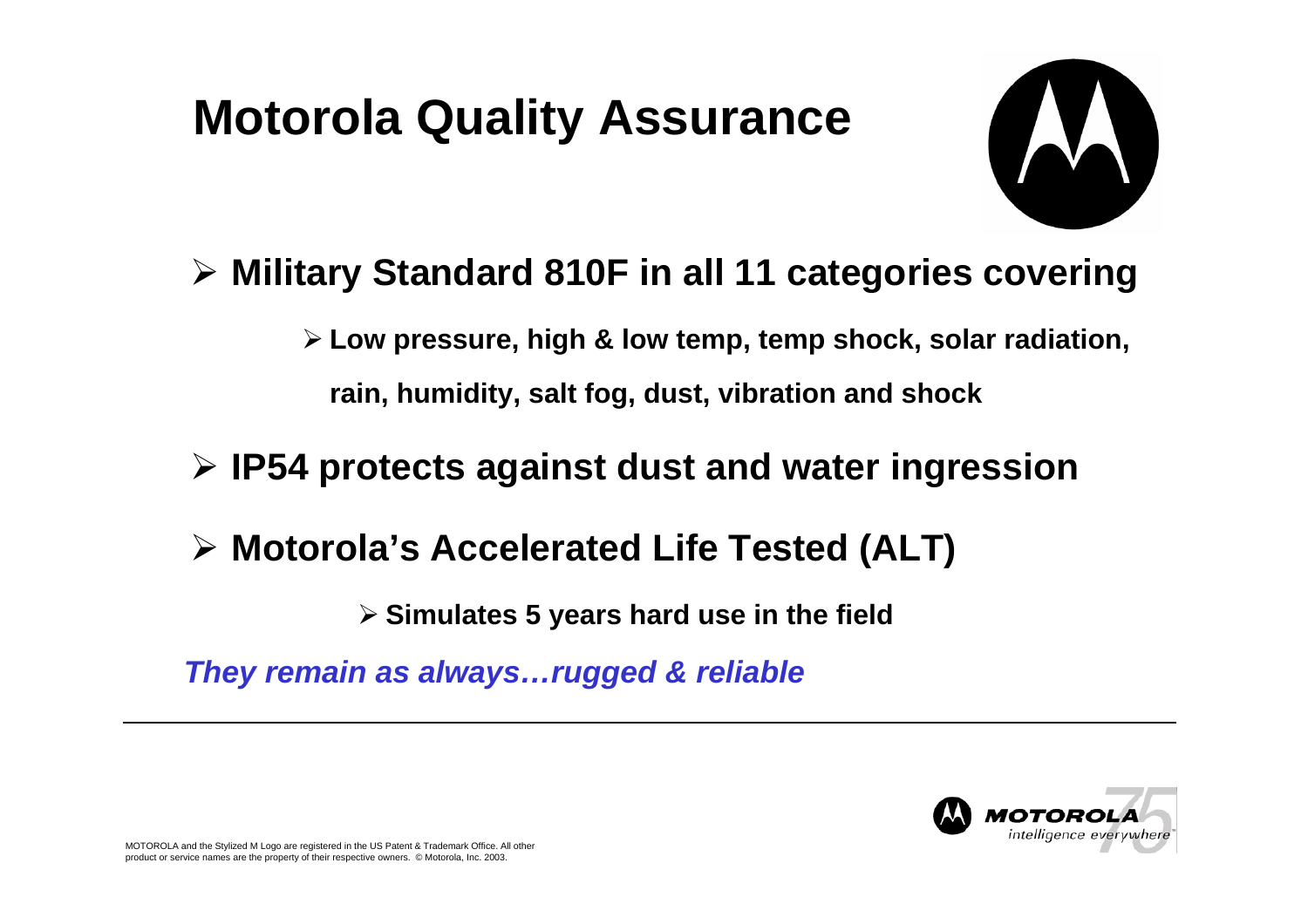## **Excellent Audio Quality**



¾ **Motorola X-PANDTM Voice compression technology delivers clearer audio and noise reductions**

#### ¾ **Large 500mW loudspeaker delivers powerful audio in all environments**

#### *Excellent customer feedback from tests!*

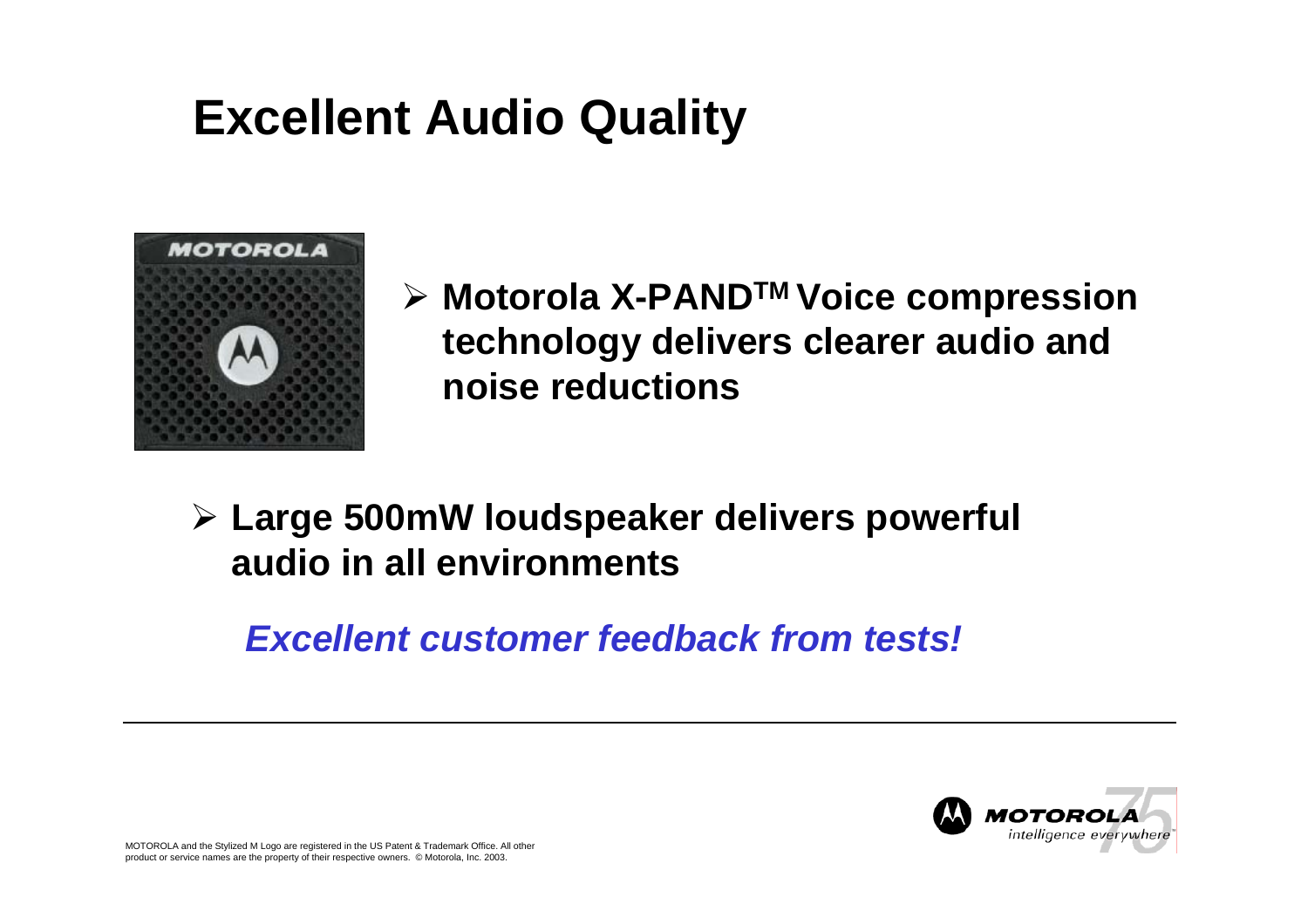## **Easy to Use**



#### *For Users*

- $\blacktriangleright$  **Large rotary on/off and channel select selector ensure intuitive use when radio is on the belt**
- ¾ **Two side programmable buttons offer up to 4 functions using short or long press**
- $\blacktriangleright$ **Choice of limited or full keypads to fulfil different users requirements**
- $\blacktriangleright$ **Backlit Starburst display with 8 alphanumeric character and 10 Icons**

#### *For Channel Partners*

 $\blacktriangleright$  **Common user-friendly PL/MDC CPS for CM100 and CP100 Series radios**

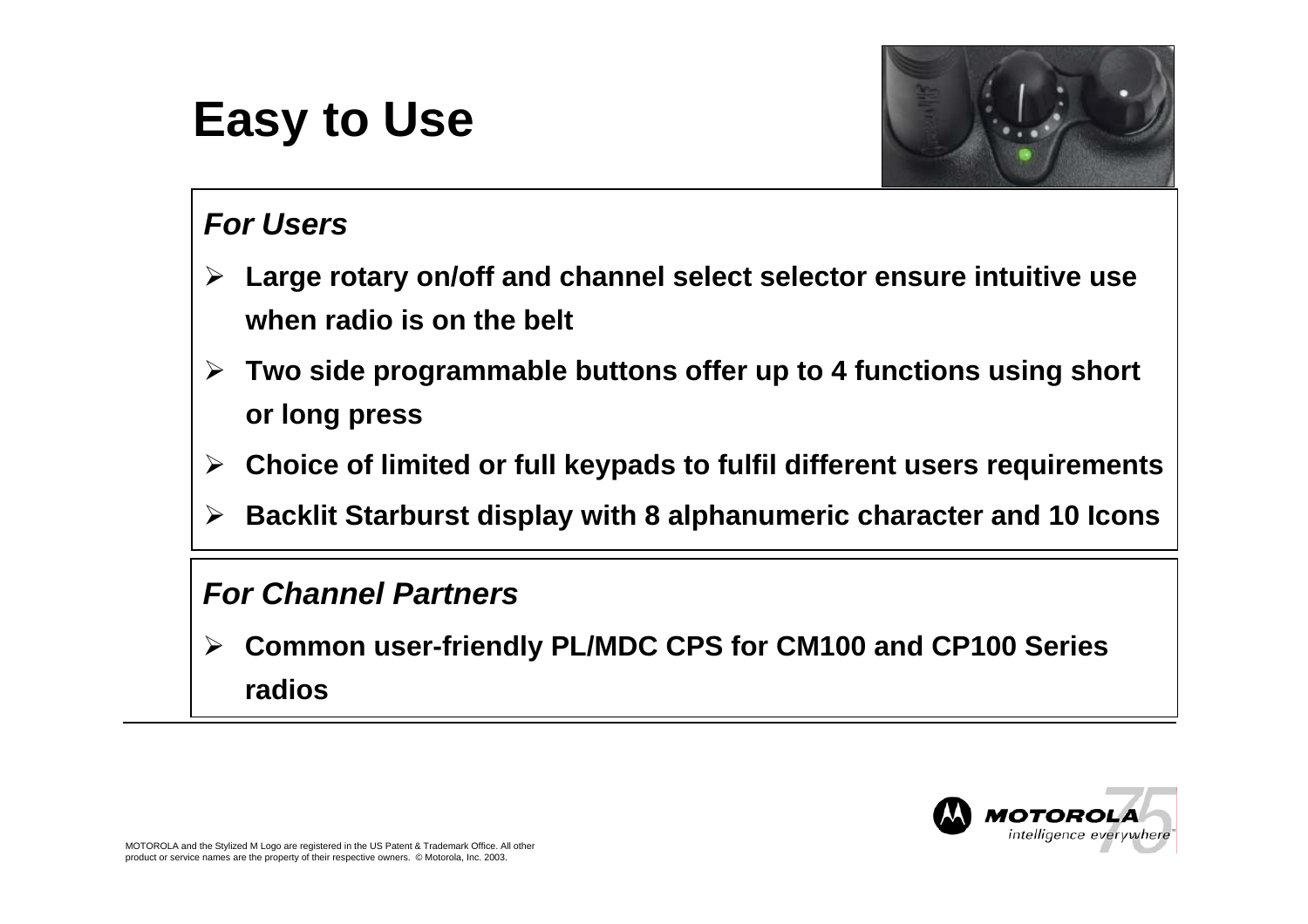### **Practical Features**

- ¾ **DTMF encode gives radio access into the telephone network which increases communication flexibility and safety in the event of a emergency**
- ¾ **MIL spec F covering 11 separate standards to safeguard against all eventualities**
- ¾ **IP54 protects radio against water ingression**
- ¾ **X-PANDTM technology delivers clearer audio in noisy environments**
- ¾ **NiMH or Li Ion batteries available to deliver longer talk time.**

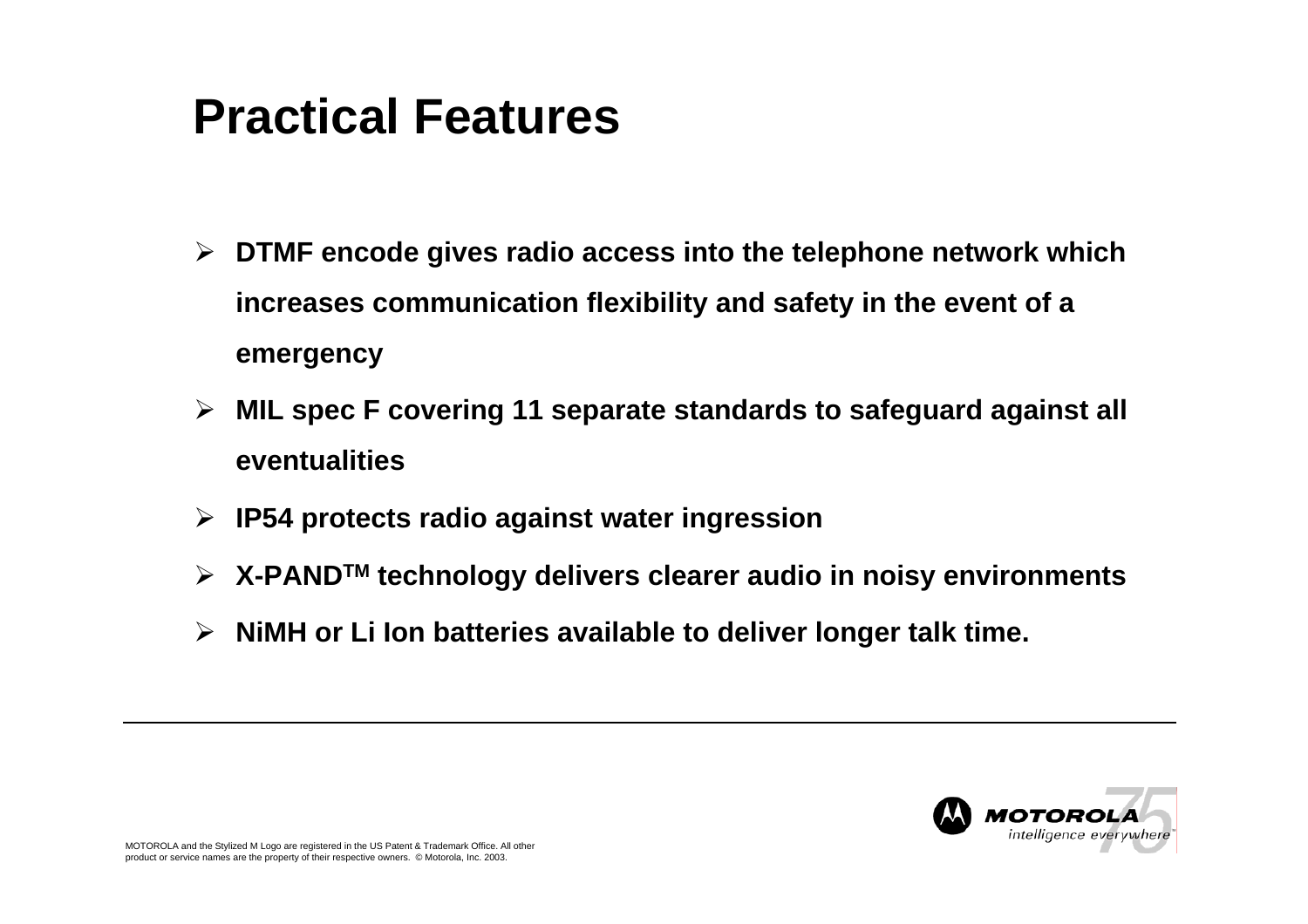### **Practical Features**

- ¾ **Option board capable using PROIS interface offers customer interface into third party solutions**
- ¾ **Channel scanning avoids missed messages by searching for activity**
- ¾ **Two programmable buttons can be customised for quick access to four commonly used features**
- ¾ **Large rotary on/off/volume knob and channel selector offers users fast and intuitive activation when radio is being carried out of the user's direct line of site**

*Choose from non, limited or full keypad radio to suit your needs*

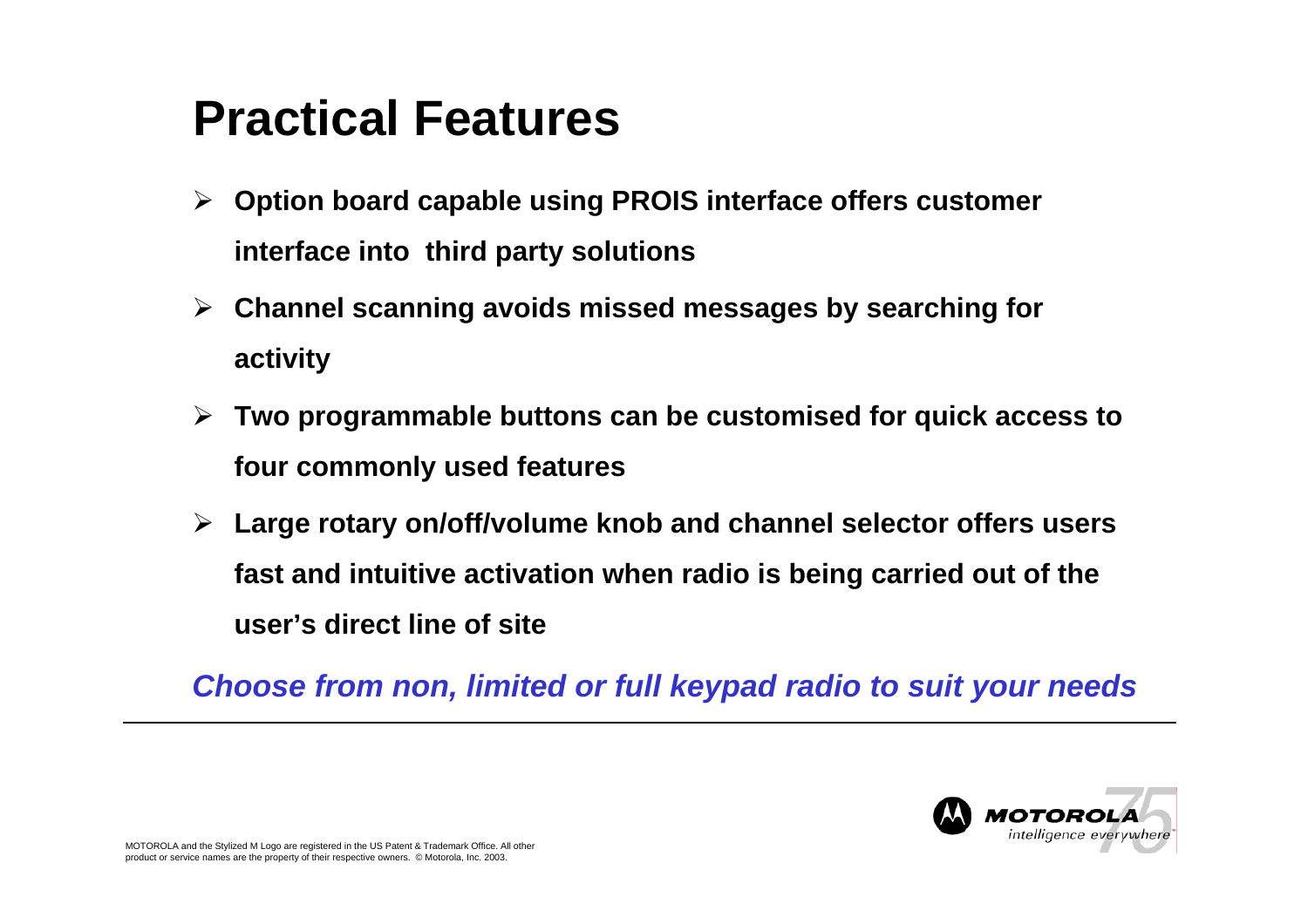## **Low Maintenance Cost**

**For Users:**

- ¾ **Broad range of tried and tested accessories**
	- ¾ Re-use many GP300, Alpha and P Series accessories
- ¾ **Low cost MAG ONE accessory range**
- $\blacktriangleright$  **Common functions and interface across the Commercial portable and mobile range saves training time and improves productivity**

**For Channel Partners**

¾**Common portable and mobile platform enables faster** 

**familiarisation and servicing tim e**

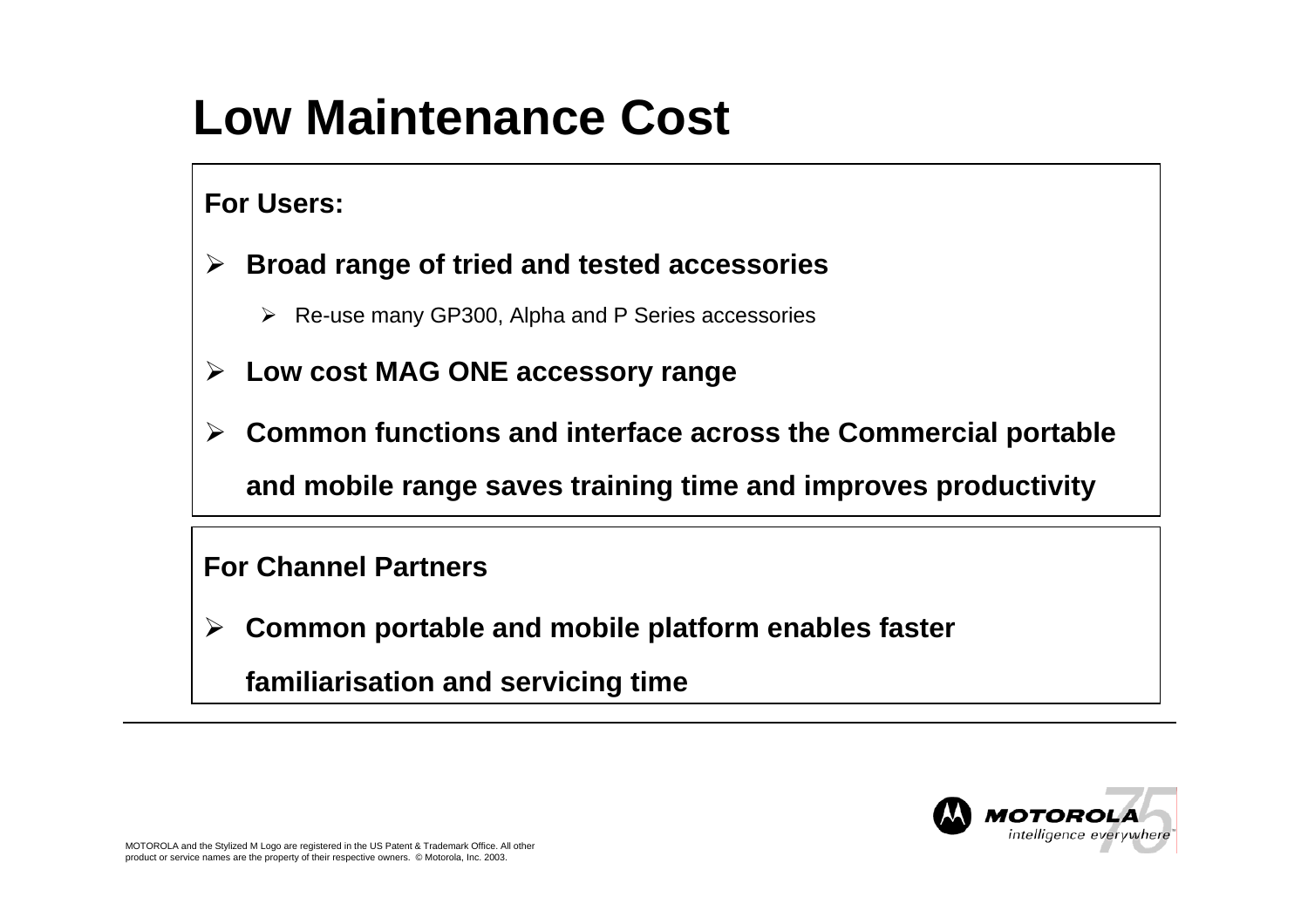#### **Accessories and Aftermarket Portfolio**



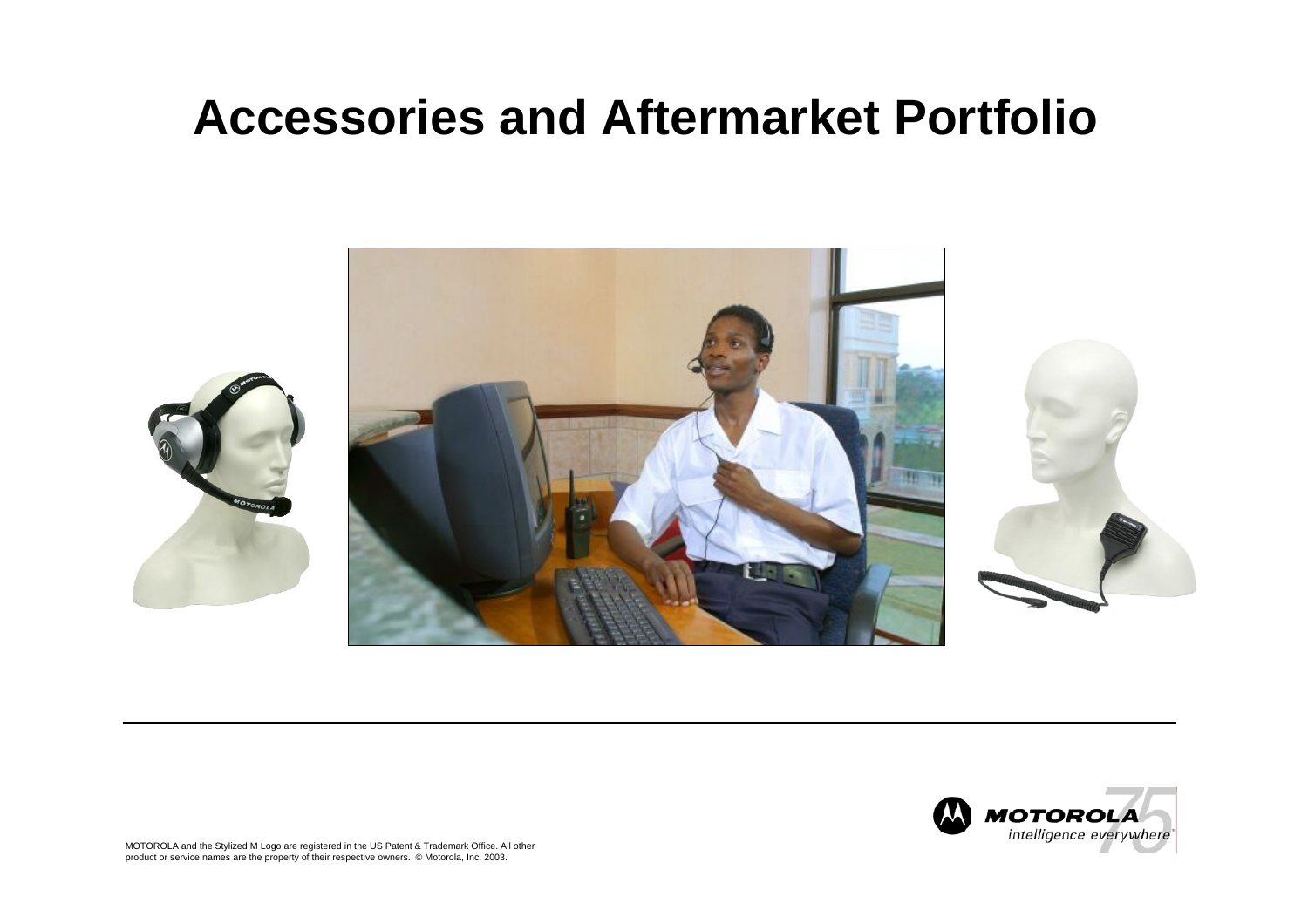### **Audio Portfolio**

#### ¾ **Over 30 Audio Accessories**

- ¾ Mag One accessories for budget conscious customers
- $\triangleright$  Specialist & innovative headsets for hospitality and service customers





*A range to suit a ll needs and budgets*

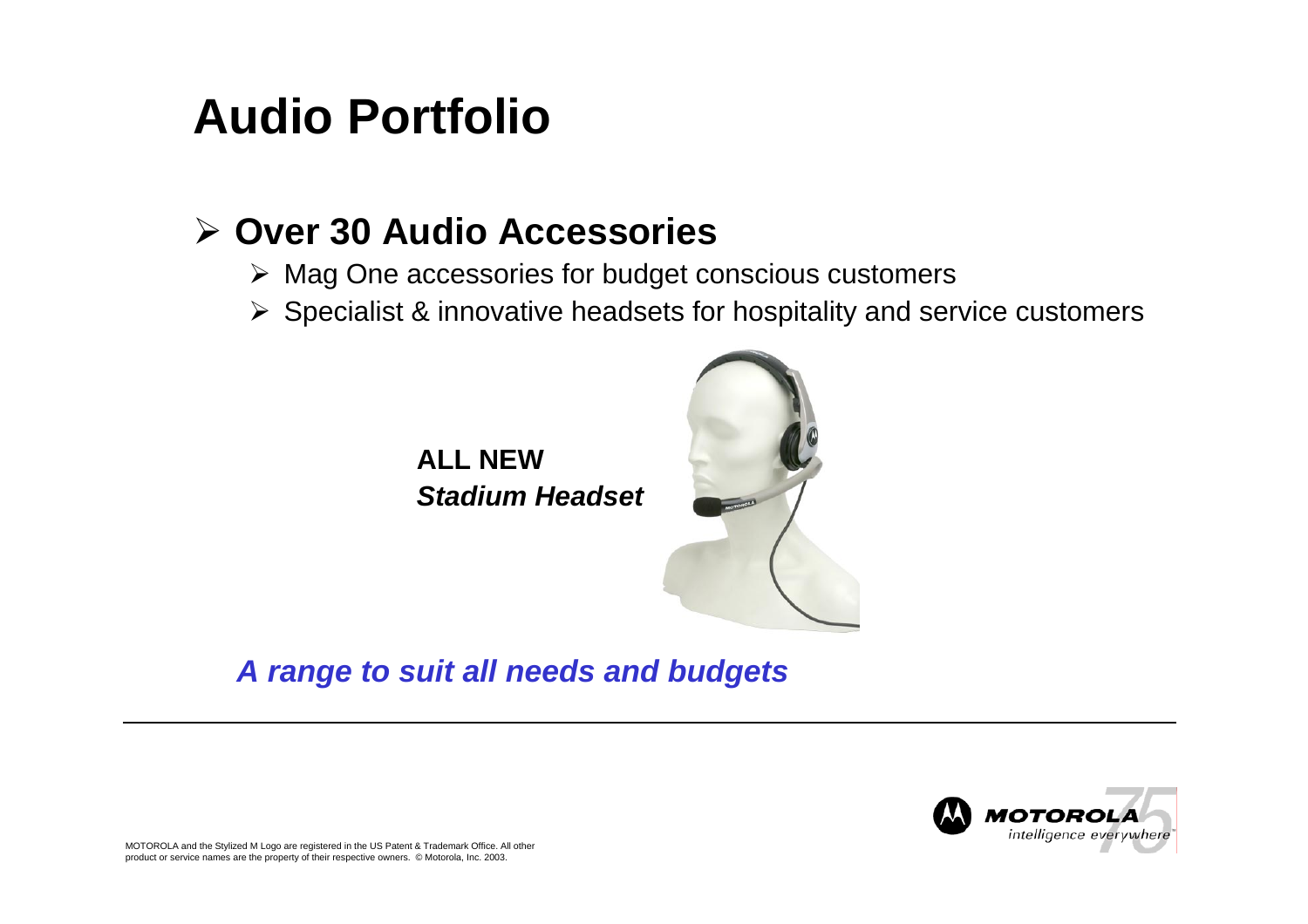# **Audio Accessory Range**

- $\blacktriangleright$ **Rugged Remote Speaker Microphone**
- $\blacktriangleright$ **Single Wire Beige Earpiece**
- $\blacktriangleright$ **Two Wire Beige Earpiece with Combined Microphone and PTT**
- $\blacktriangleright$ **Ultra Light E ar set with In-Line PTT**
- $\blacktriangleright$ **Ear bud with Combined Microphone and PTT**
- $\blacktriangleright$ **Flexible Ear Receiver with Combined Microphone and PTT**
- $\blacktriangleright$ **Remote Speaker Microphone**
- $\blacktriangleright$ **Medium Weight Stadium Style Headset with In-Line PTT**
- $\blacktriangleright$ **Heavy Duty Racing Headset**
- $\blacktriangleright$ **Grey Tactical Headband-style Headset**

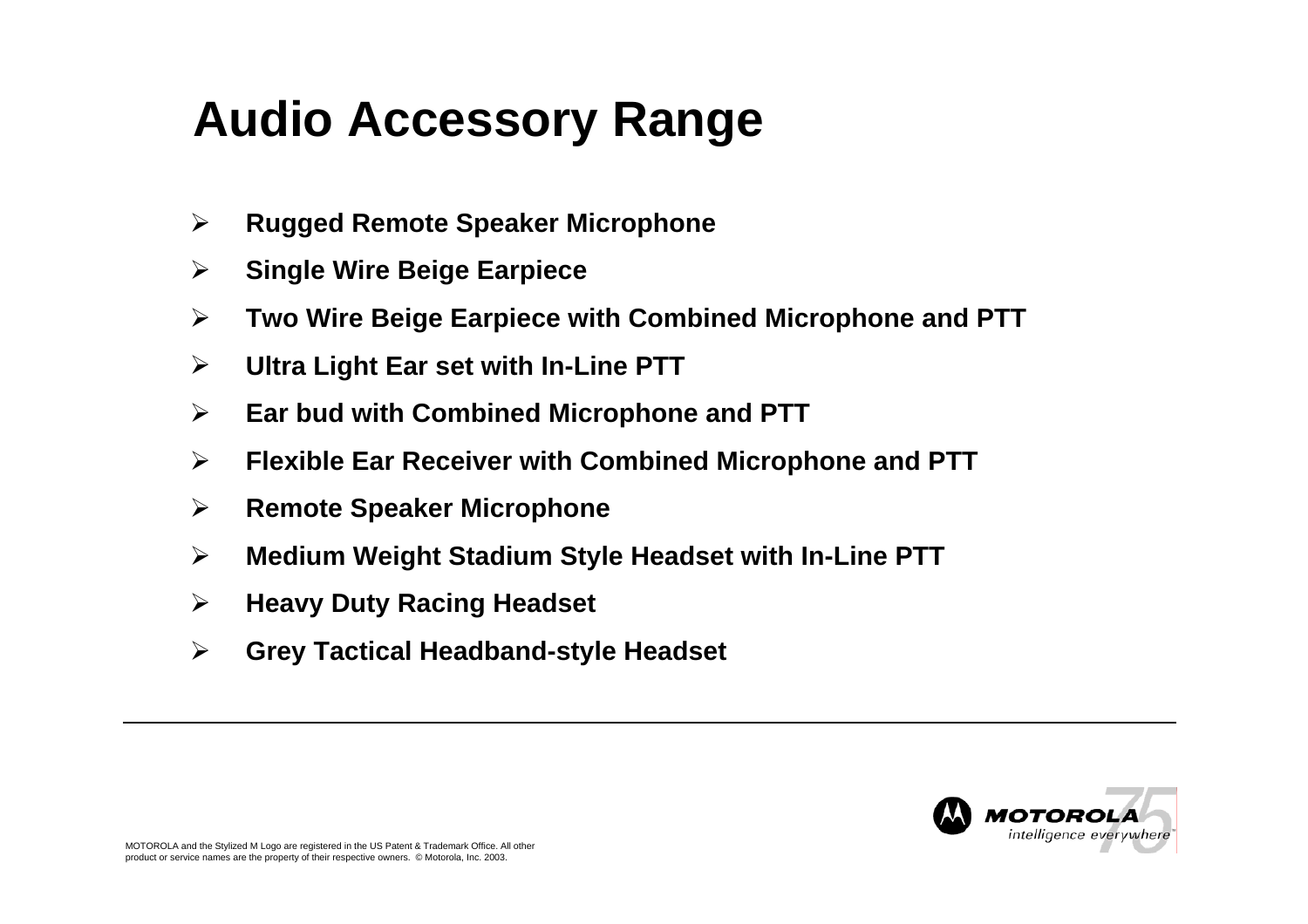## **Energy & Carry Accessories**

- ¾ **Standard NiMH battery delivers 10 – 13 hours depending on power setting** 
	- ¾ Optional high capacity Li Ion delivers 14-19 hours on 5W-1W power setting (5/5/90)
- ¾ **Single unit & six way chargers for efficient and flexible operations**



- ¾ **Wide range of carry accessories including:**
	- $\triangleright$  Leather cases
	- ¾ Nylon cases
	- ¾ Shoulder straps
	- $\triangleright$  Belt clips
	- $\triangleright$  Waterproof bags

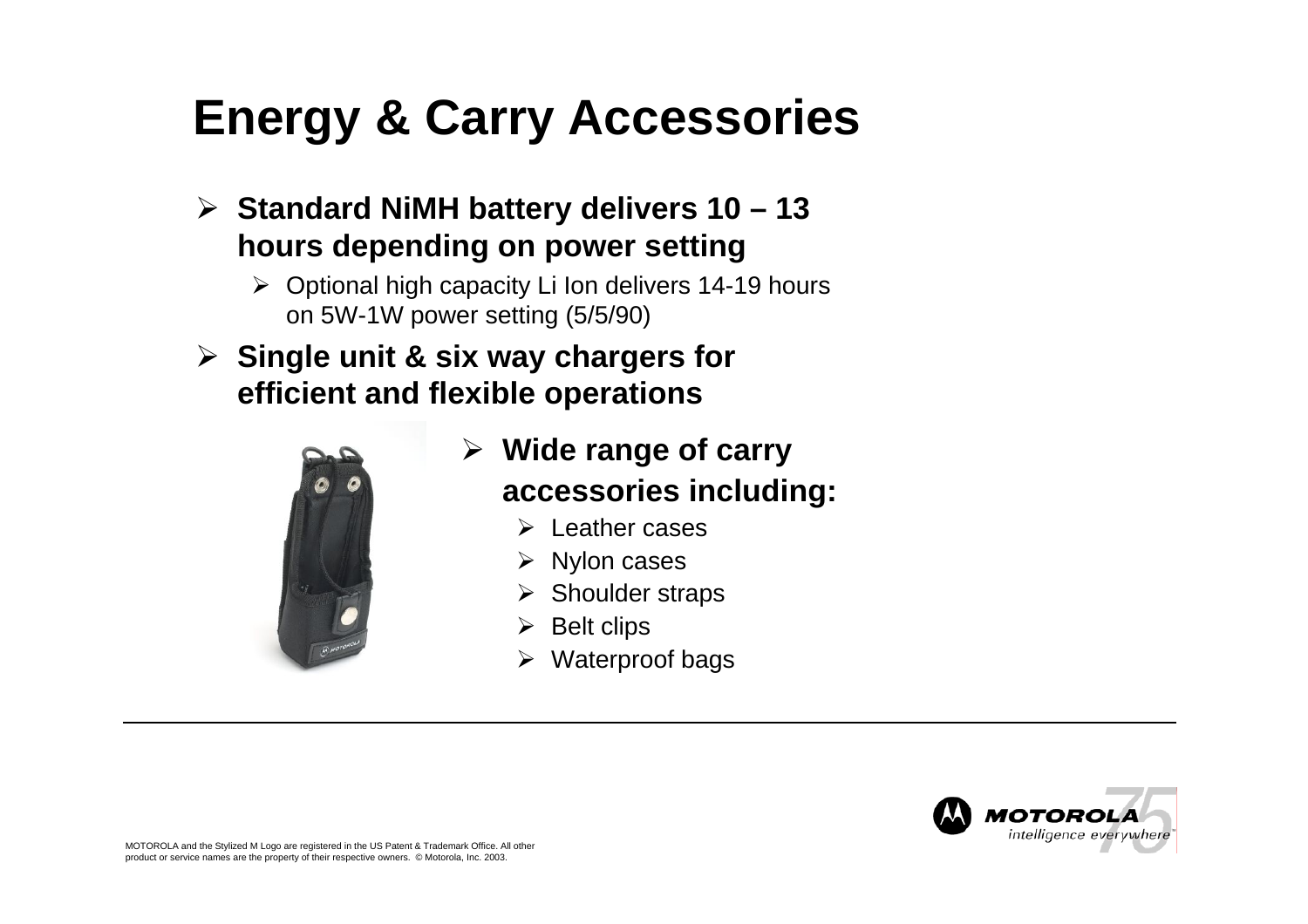# **Energy & Carry Accessory Range**

**Chargers Rapid Desktop Charger (Euro)**

**Rapid Desktop Charger (UK)**

**Rapid Multi Unit Charger (Euro)**

**Rapid Multi Unit Charger (UK)**

|  | <b>Batteries</b> Standard Li Ion Battery |  |  |
|--|------------------------------------------|--|--|
|  | <b>Slim Li Ion Battery</b>               |  |  |
|  | <b>Standard Ni-MH Battery</b>            |  |  |
|  | <b>FM Battery</b>                        |  |  |

**Carry 7.5cm S pring Action Belt Clip Nylon Carry C a s e with Belt Loop and D Rings Waterproof Bag Universal Radio PakLeather Ca r ry C a s e with Belt Loop and D Rings Leather Carry C a s e with Swivel Belt Loop**

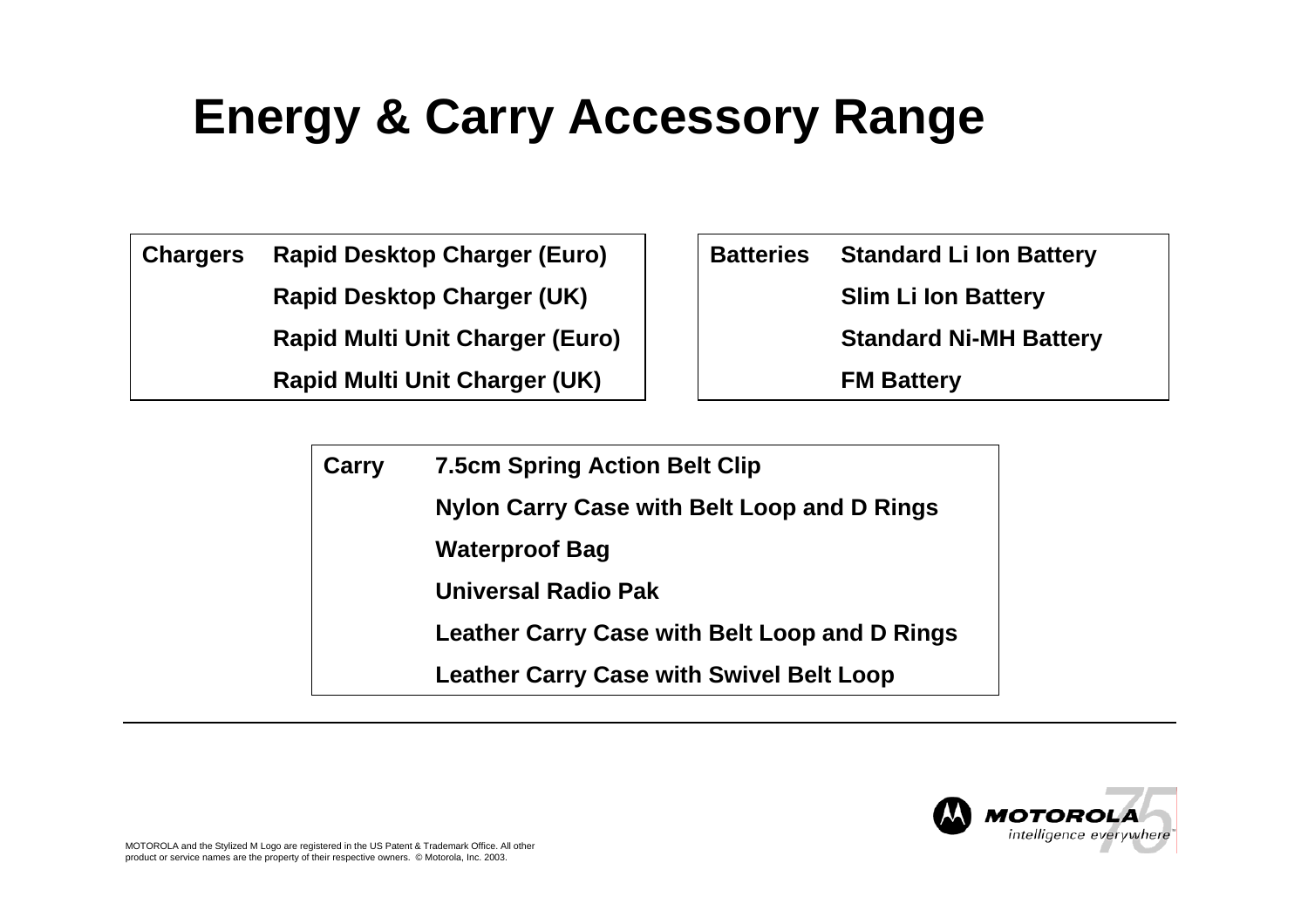# **Selling Points Summary**



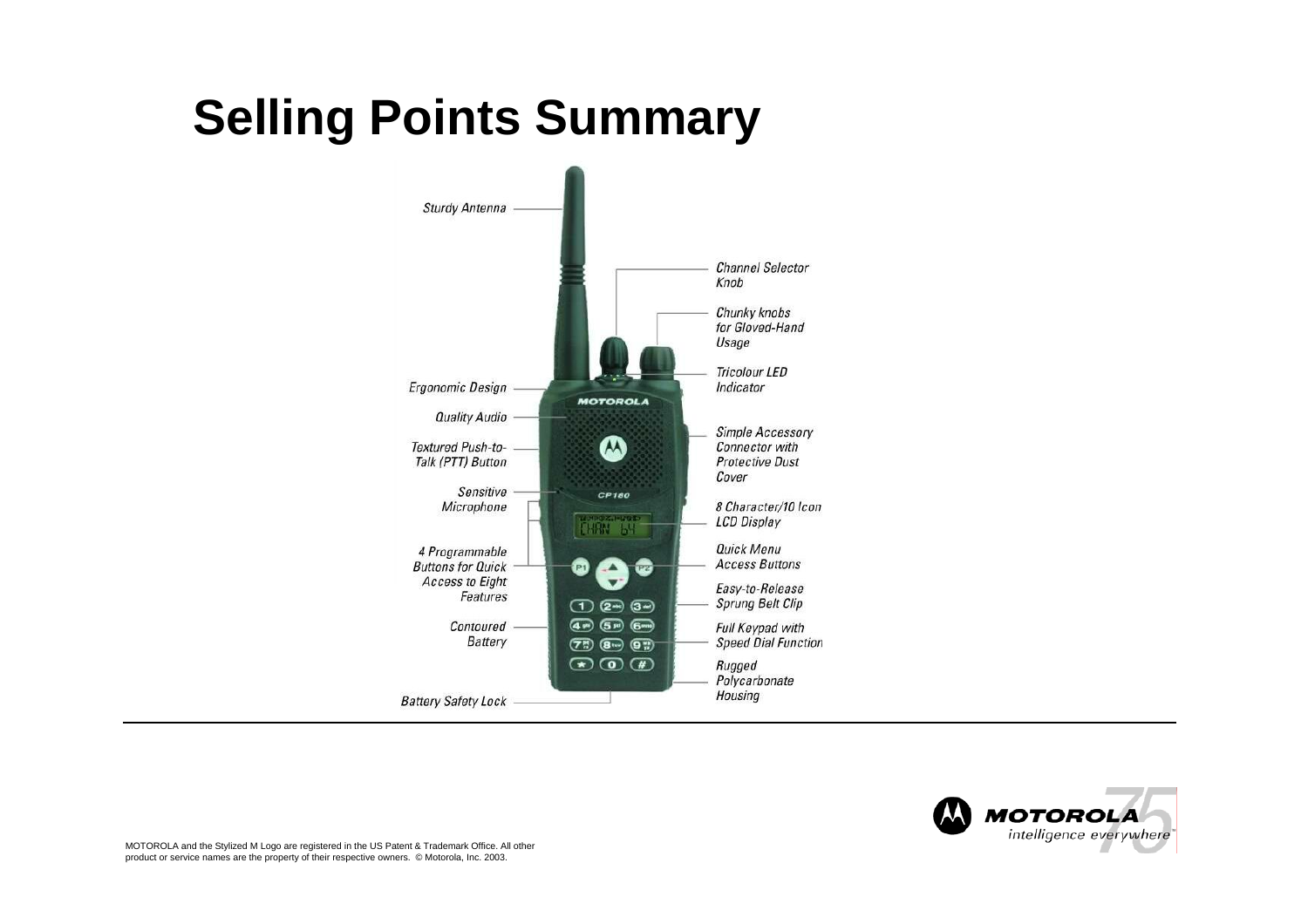### **CP140/160/180 Features**

- $\blacksquare$ **16, 32, 64 channels**
- $\blacksquare$ **VHF2 (146-174), UHF1/2 (403-440/438-470/465-495)**
- $\blacksquare$ **PROIS interface and option board capable**
- $\blacksquare$ **Programmable channel spacing**
- $\blacksquare$  **Backlit starburst display with 8 alphanumeric character display and 10 icons**
- $\blacksquare$ **Power level 1, 4/5 W**
- $\blacksquare$ **DTMF encode (decode via option board)**
- **Signalling options**
	- **PL/ limited MDC**
- **2 - 4 programmable buttons**
- $\blacksquare$ **Whisper and Escalert function**
- $\blacksquare$ **FM option (non EU/EFTA countries)**
- $\blacksquare$ **MIL Spec 810F & IP 54**

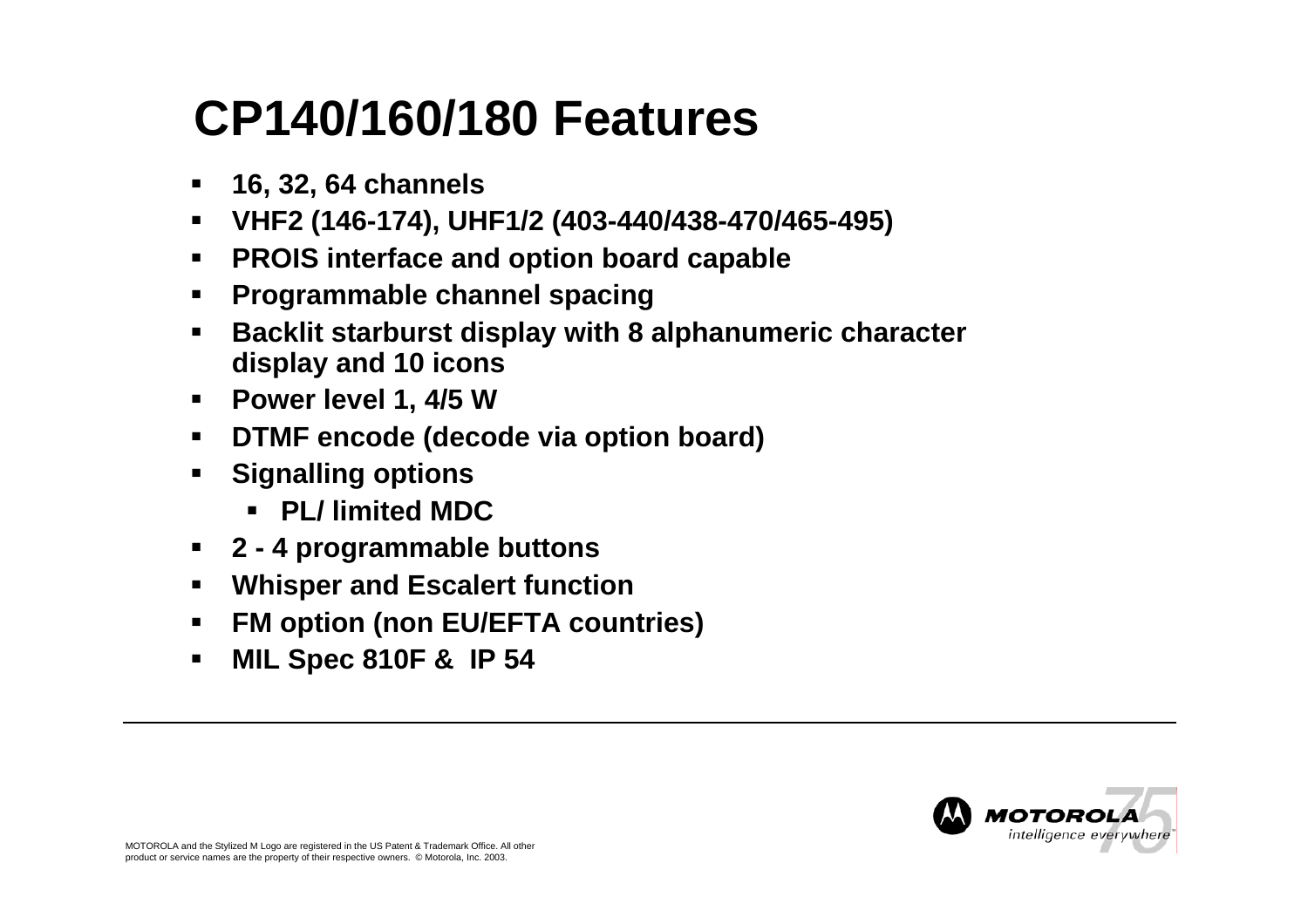# **CP140 Features and Unique Selling Points**

#### **Key Features**

- **VHF2 (146-174), UHF1/2 (403-440/438-470/465-495)**
- ▉ **Programmable channel spacing**
- **Power level 1, 4/5 W**
- $\blacksquare$ **PL/Limited MDC signalling**
- **MIL Spec 810 C/D/E/F, IP 54**
- **Scanning**
- **FM battery option (non EU/EFTA countries)**

#### *16 Channels*

**Tactile rotary channel and volume selector and two side programmable buttons offering four functions**

#### *Applications enabled*

- **PROIS interface and option board capable**
- **Customise with third party solutions including SMARTRUNK, Voice Encryption or Mandown**



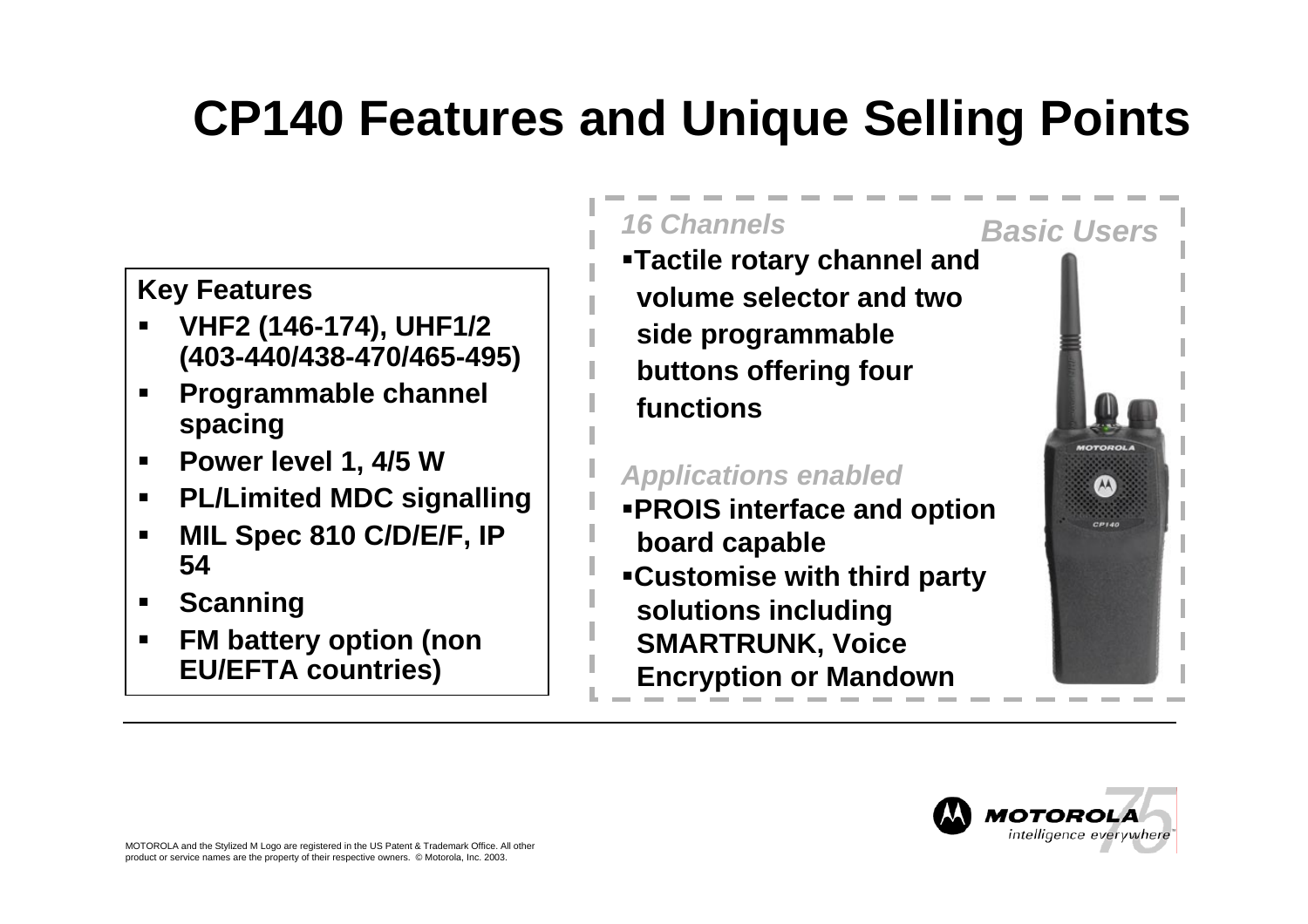# **CP160 Features and Unique Selling Points**

#### **Key Features**

- **VHF2 (146-174), UHF1/2 (403-440/438-470/465-495)**
- **Programmable channel spacing**
- ш **Power level 1, 4/5 W**
- **PL/Limited MDC signalling**
- **MIL Spec 810 C/D/E/F, IP 54**
- $\blacksquare$ **Scanning**
- $\blacksquare$ **4 Programmable buttons**
- **FM battery option (non EU/EFTA countries)**

#### *Applications enabled*

- **PROIS interface and option board**
- **capable**
- **Customise with third party**
- **solutions including SMARTRUNK,**
- **Voice Encryption or Mandown** *Budget conscious*
- **Combining Motorola Brand Quality with a versatile range of features**

#### *Display*

- **Backlit starburst display with 8**
- **alphanumeric character display and 10 icons**
- **Easy menu navigation**



**HOTOROL** 

 $\mathbf{\omega}$ 

 $CPI60$ **DHRN** 32

 $\bullet$   $\bullet$ 

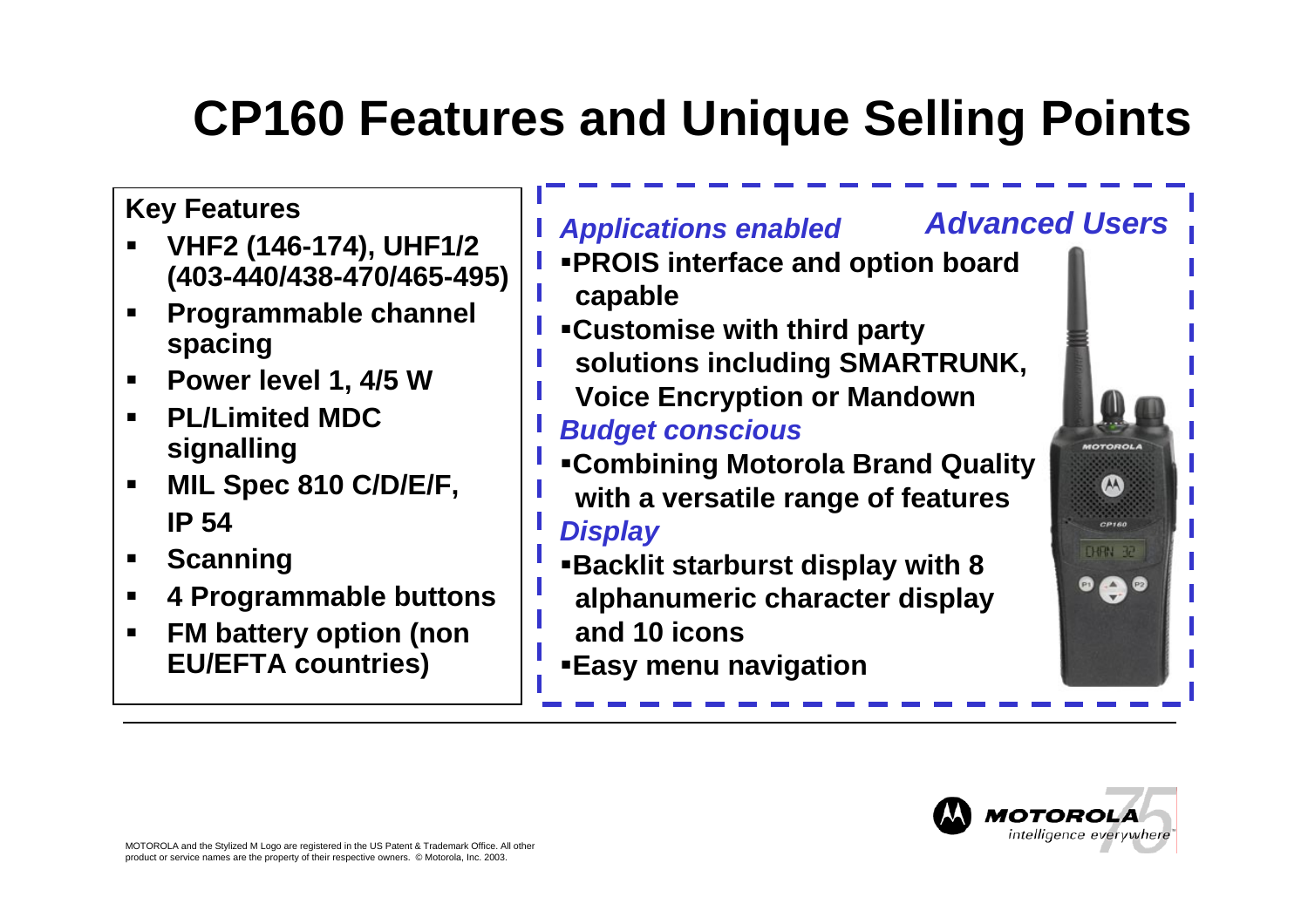# **CP180 Features and Unique Selling Points**

#### **Key Features**

- **VHF2 (146-174), UHF1/2 (403-440/438-470/465-495)**
- **Programmable channel spacing**
- $\blacksquare$ **Power level 1, 4/5 W**
- **PL/Limited MDC signalling**
- $\blacksquare$ **MIL Spec 810 C/D/E/F, IP 54**
- п **Scanning**
- **4 Programmable buttons**
- **FM battery option (non EU/EFTA countries)**

#### *Telephone Interconnect*

- **DTMF dialling**
- **Full keypad**

#### *Budget Conscious*

- **Combining Motorola Brand**
- **Quality with a versatile**
- **range of features**

#### *Display*

- **Backlit starburst display** 
	- **with 8 alphanumeric**
	- **character display and**
- **10 Icons**
- **Easy menu navigation**



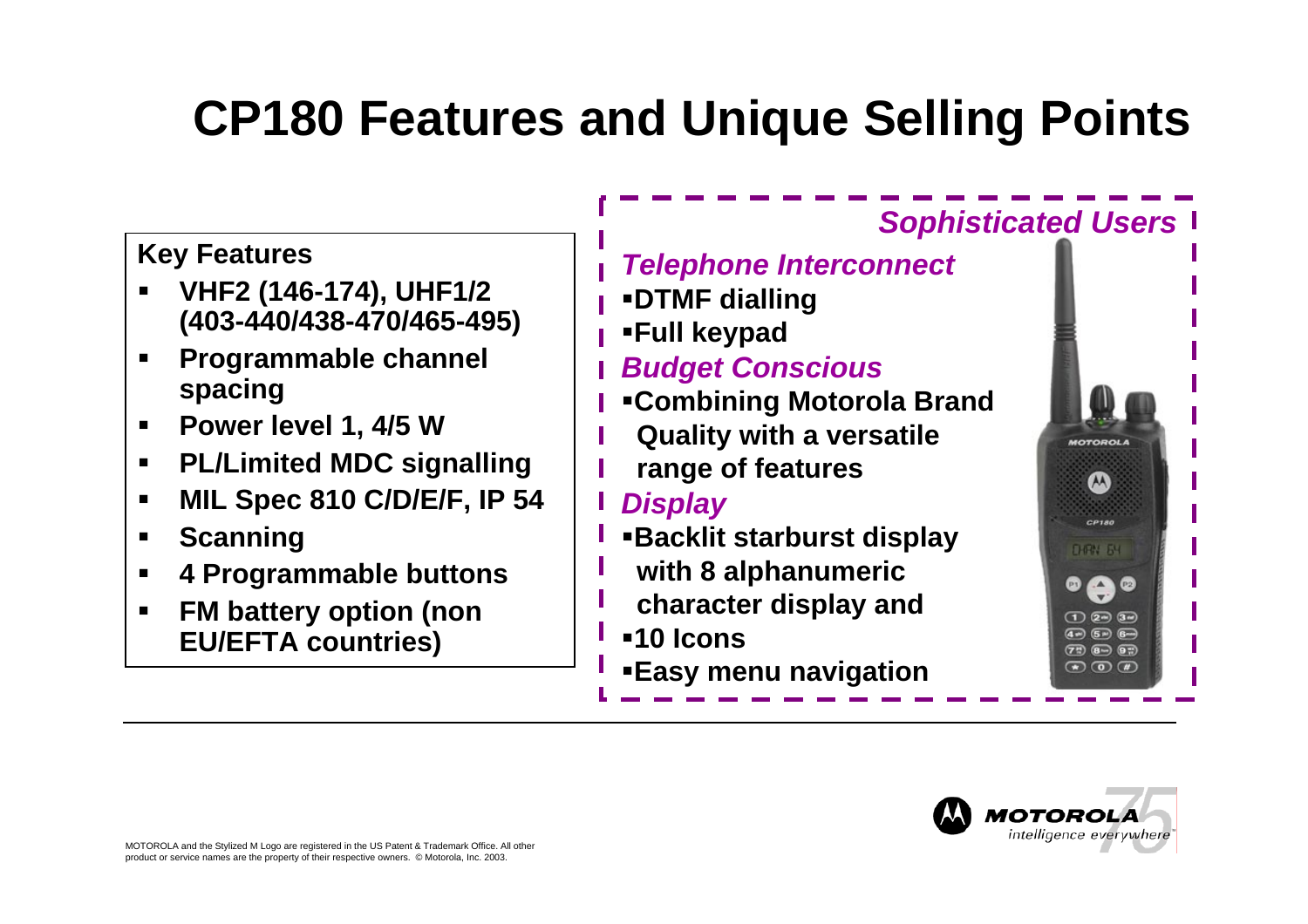### **Technical Comparisons**

|                          | <b>Alpha Series</b>                                                          | <b>P</b> Series                                  | <b>Commercial Series</b>                                                | <b>Professional Series</b>                                                                                                             |  |
|--------------------------|------------------------------------------------------------------------------|--------------------------------------------------|-------------------------------------------------------------------------|----------------------------------------------------------------------------------------------------------------------------------------|--|
| <b>User</b><br>interface | <b>Starburst displays</b><br>2 functions per key                             | <b>Starburst displays</b><br>1 functions per key | <b>Starburst displays</b><br>2 functions per key                        | Dot matrix displays<br>1 function per key<br><b>Orange top button</b>                                                                  |  |
| <b>Bands</b>             | VHF full band,<br><b>UHF 1, 2</b><br>99 channels<br><b>Lower sensitivity</b> | <b>VHF/UHF full band</b><br><b>16 Channels</b>   | <b>VHF2, UHF1, 2, 3 (split)</b><br><b>MB</b> (mobile)<br>16-64 channels | <b>VHF/UHF full band</b><br>Low band<br>300-350 (portables)                                                                            |  |
| <b>Signalling</b>        | <b>PL</b>                                                                    | <b>PL</b>                                        | Portable: PL, MDC<br>Mobile: PL/MDC, 5T                                 | PL, 5 tone, MDC<br>MPT, PP/SZ/SN*                                                                                                      |  |
| <b>Specials</b>          | <b>DTMF</b><br>encode/decode<br><b>Non ETS compliant</b>                     |                                                  | No DMTF decode<br>1-45 W mobile                                         | One channel portable<br>Mobile data box<br><b>Expansion head</b><br>Mobile remote mount<br><b>Option board capable</b><br>1-45W mobile |  |

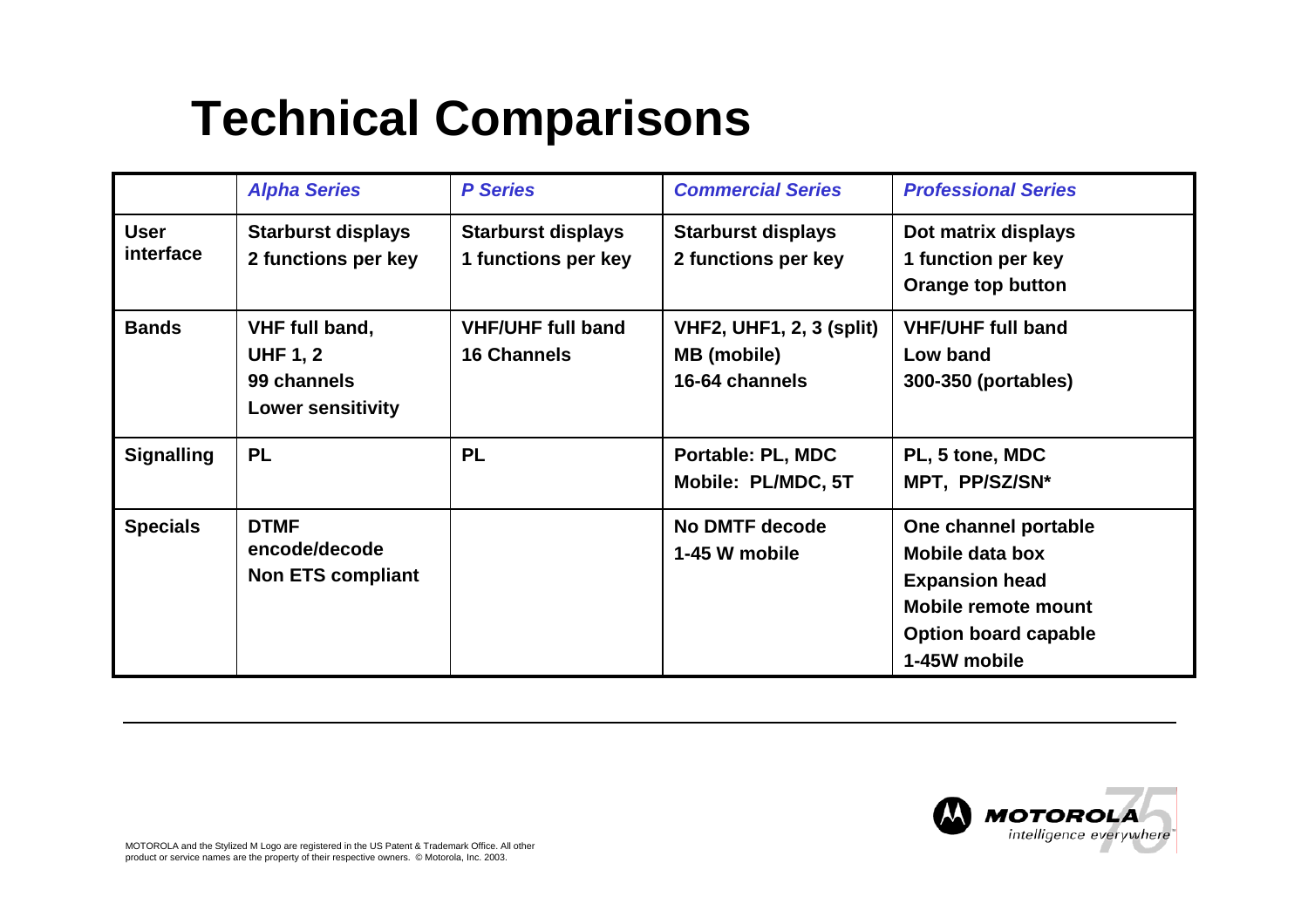# **Motorola Radio Family Messages**

Alpha Series

- $\checkmark$  **For customers with basic communication requirements**
- 9 **Lowest cost of entry into lice nsed Two way radio**

#### Commercial Series

- 9 **For customers who require a comprehensive range of fea tures**
- 9 **Classic design**
- 9 **V ersatile functionality**

Professional Series

- 9 **For customers with more sophisticated requirements**
- 9 **Comfortable MMI**
- 9 **Broadest offering and wide choice of bands, signalling, models and accessories**





*Value and versatility in a classic design*

*The versatile and proven choice for optimising productivity & protecting professionals*

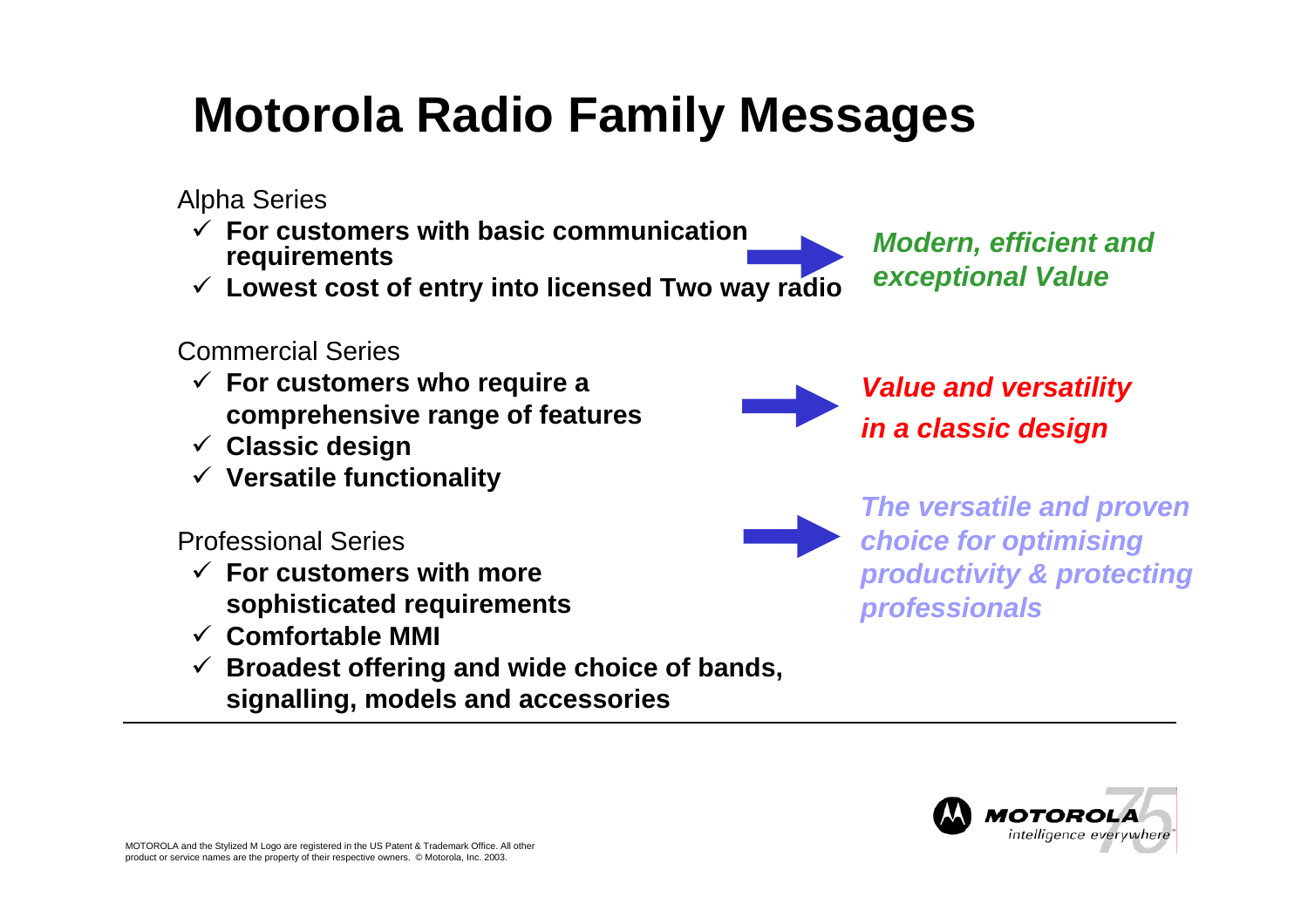## **Up-selling Commercial Series**



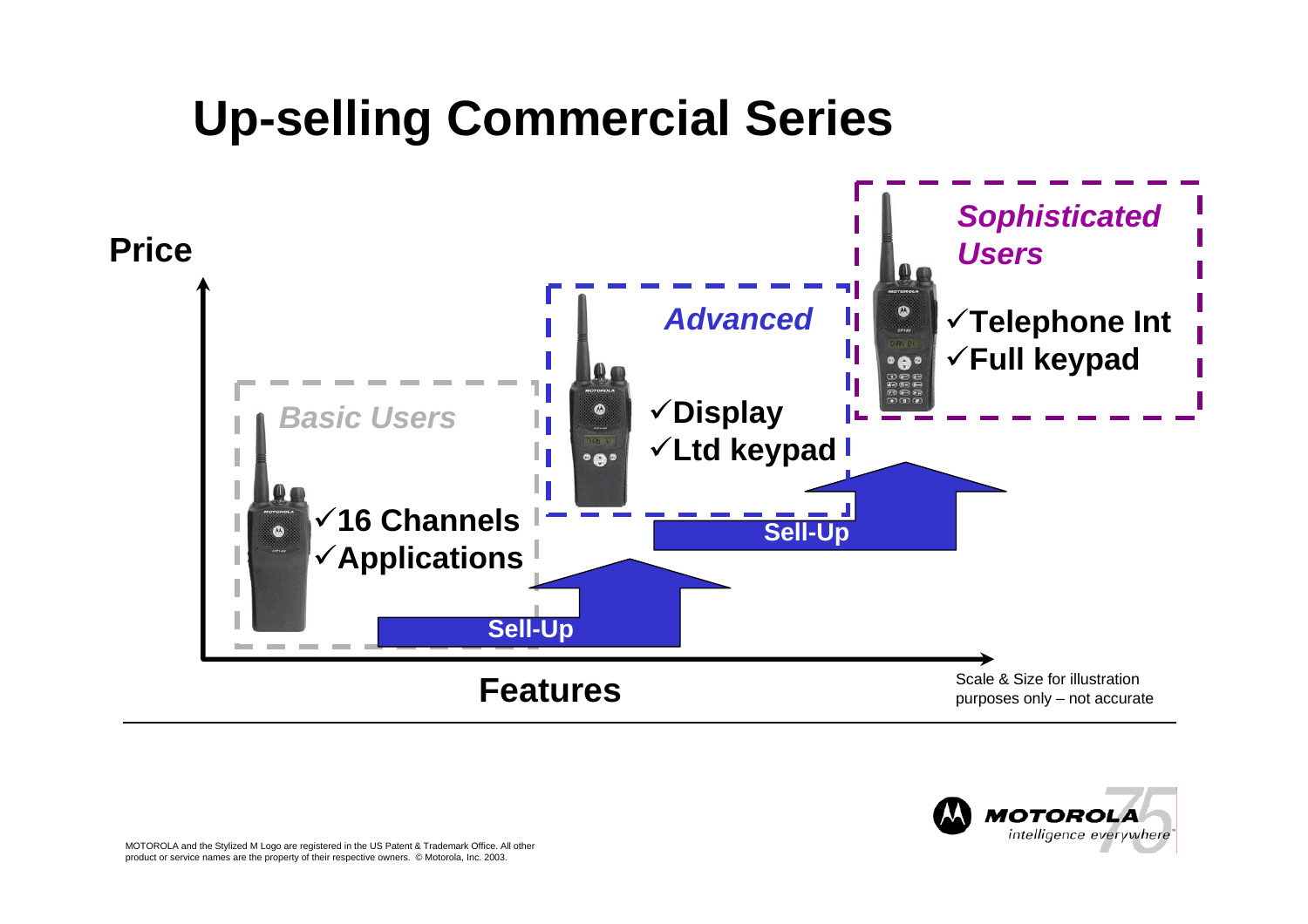#### **Sales & Marketing Materials**



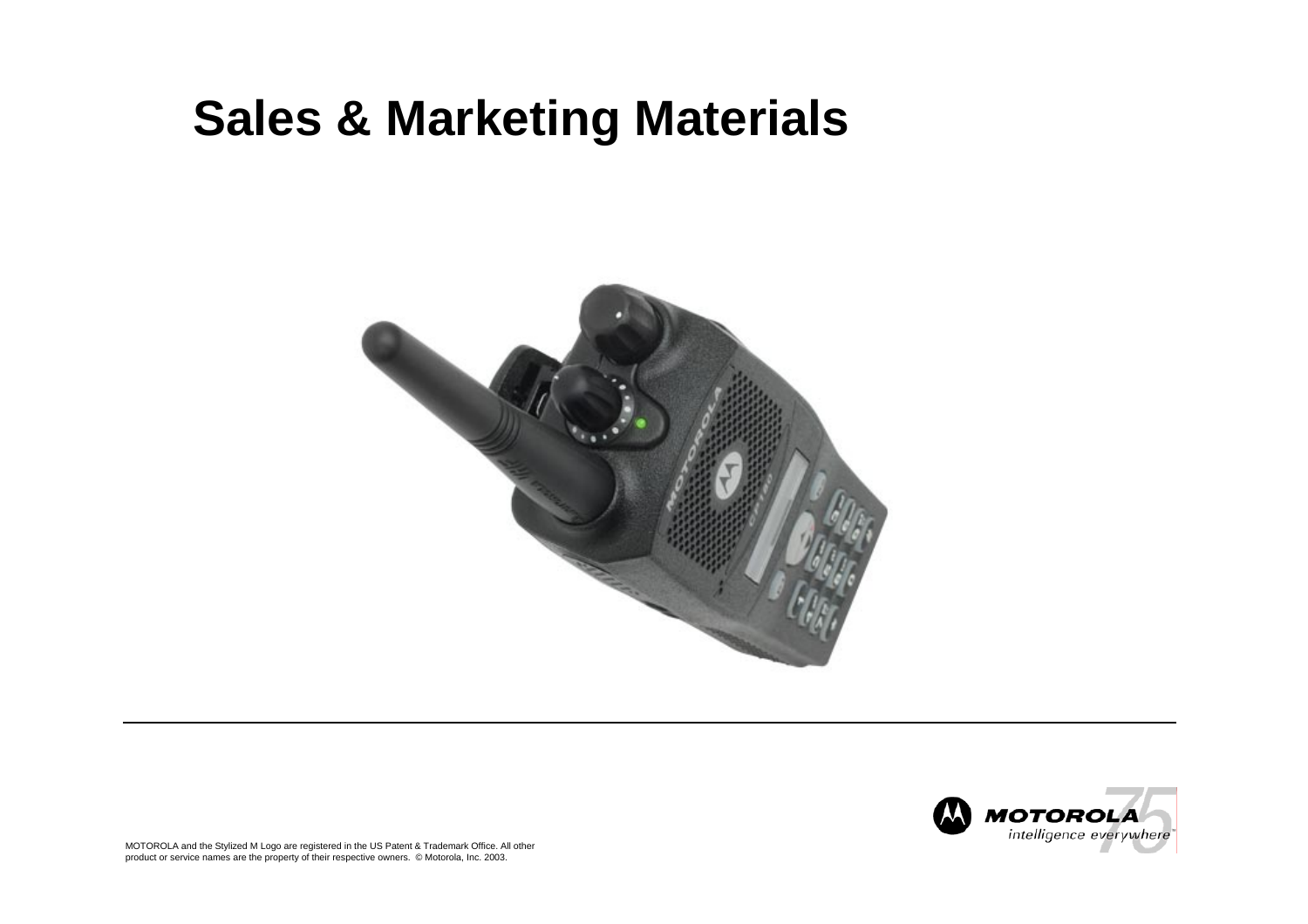# **Marketing Communications Material**

- ¾ **Family brochure**
- ¾ **New application & product photography**
- ¾ **Posters**
- ¾ **Adverts**
- ¾ **Press releases**
- ¾ **Sales and marketing presentation**
- ¾ **Mailers**
- ¾ **Screensaver**
- ¾ **CD-ROM**

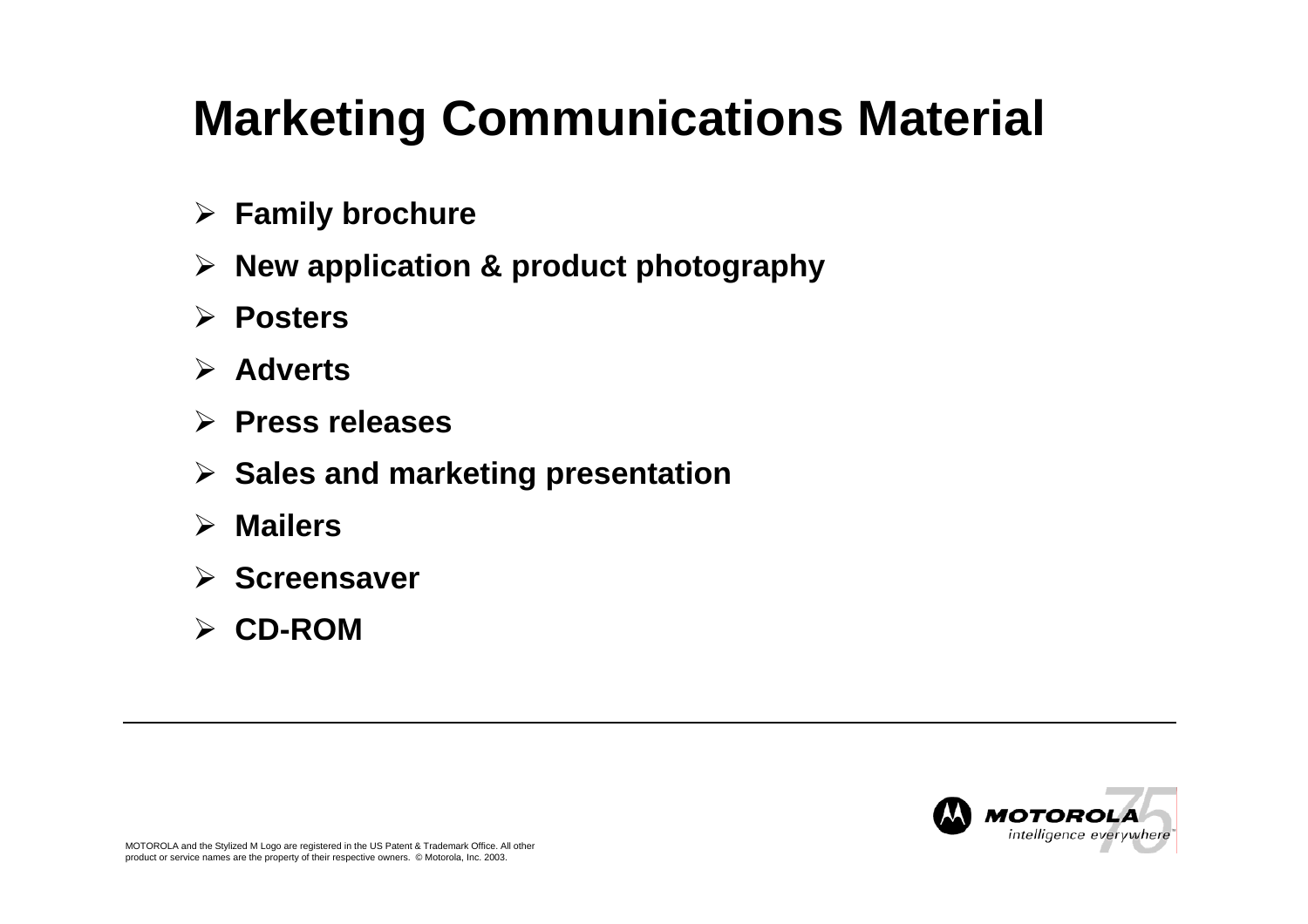# **Family Brochure**

¾ **Comprehensive full colour 6 page A4 "family brochure" detailing:**

- $\blacktriangleright$ Overview to Commercial Series family
- $\triangleright$  Features and functionality

**RU** 

 $\blacktriangleright$  $\triangleright$  Application photography of 3 vertical markets

**FR** 

**TU** 

- ¾ Accessory portfolio and photography
	- Technical spec and list of models



HU

**PL** 

INTRODUCING THE COMMERCIAL SERIES PORTABLE RADIOS - CP140, CP160 AND CP180

**CZ** 





**8 Languages:**

**PR** 

¾

EN

¾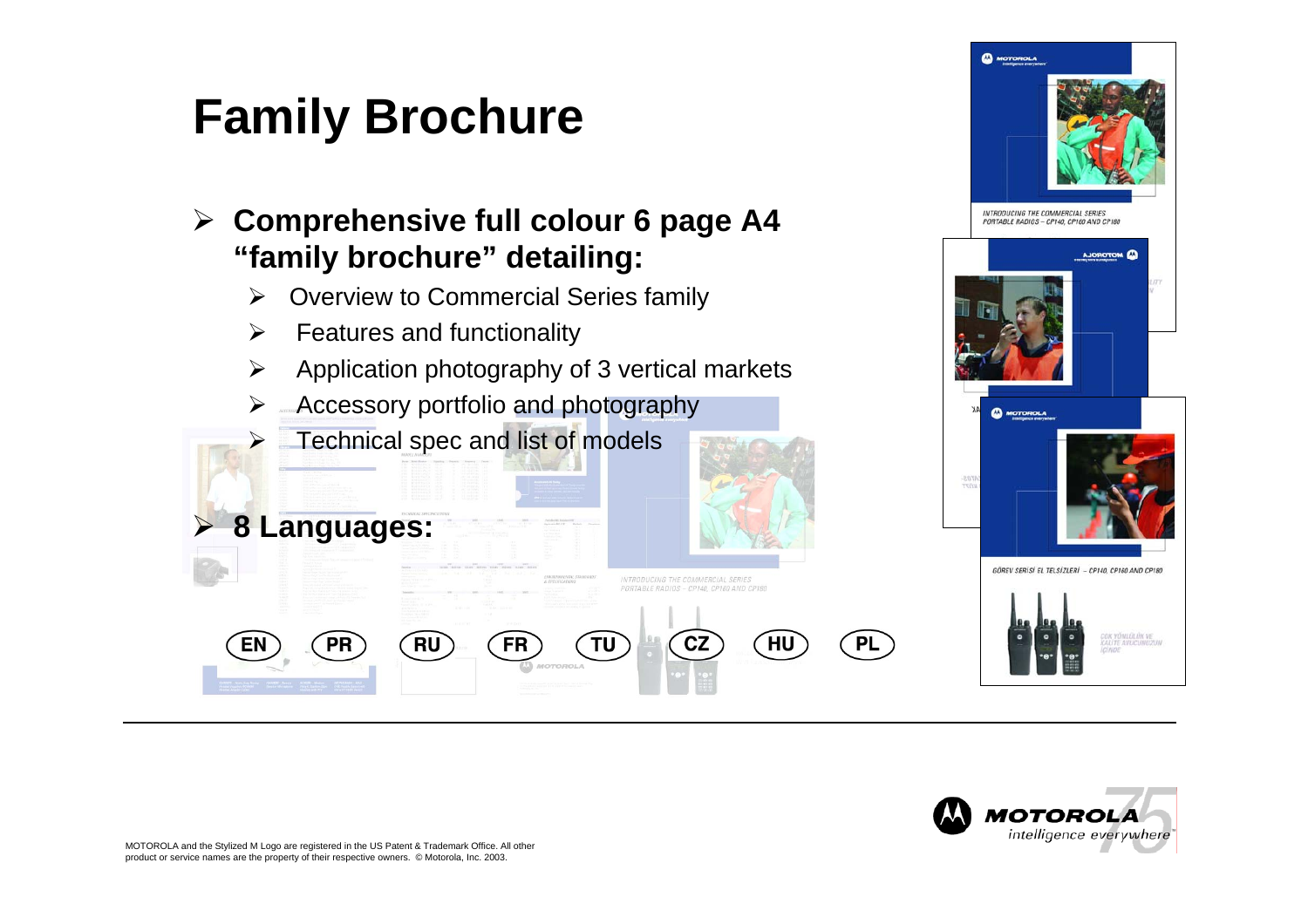# **New Application & Product Photography**

- ¾ **EMEA specific application photography promoting the application and scene with 'close ups' of radios**
	- ¾ **Agriculture**
	- ¾ **Logistics/Industry**
	- ¾ **Security**
	- ¾ **Local Govt/Municipalities**



¾ **Product photography of portables and accessories for use by channel partners and Motorola**



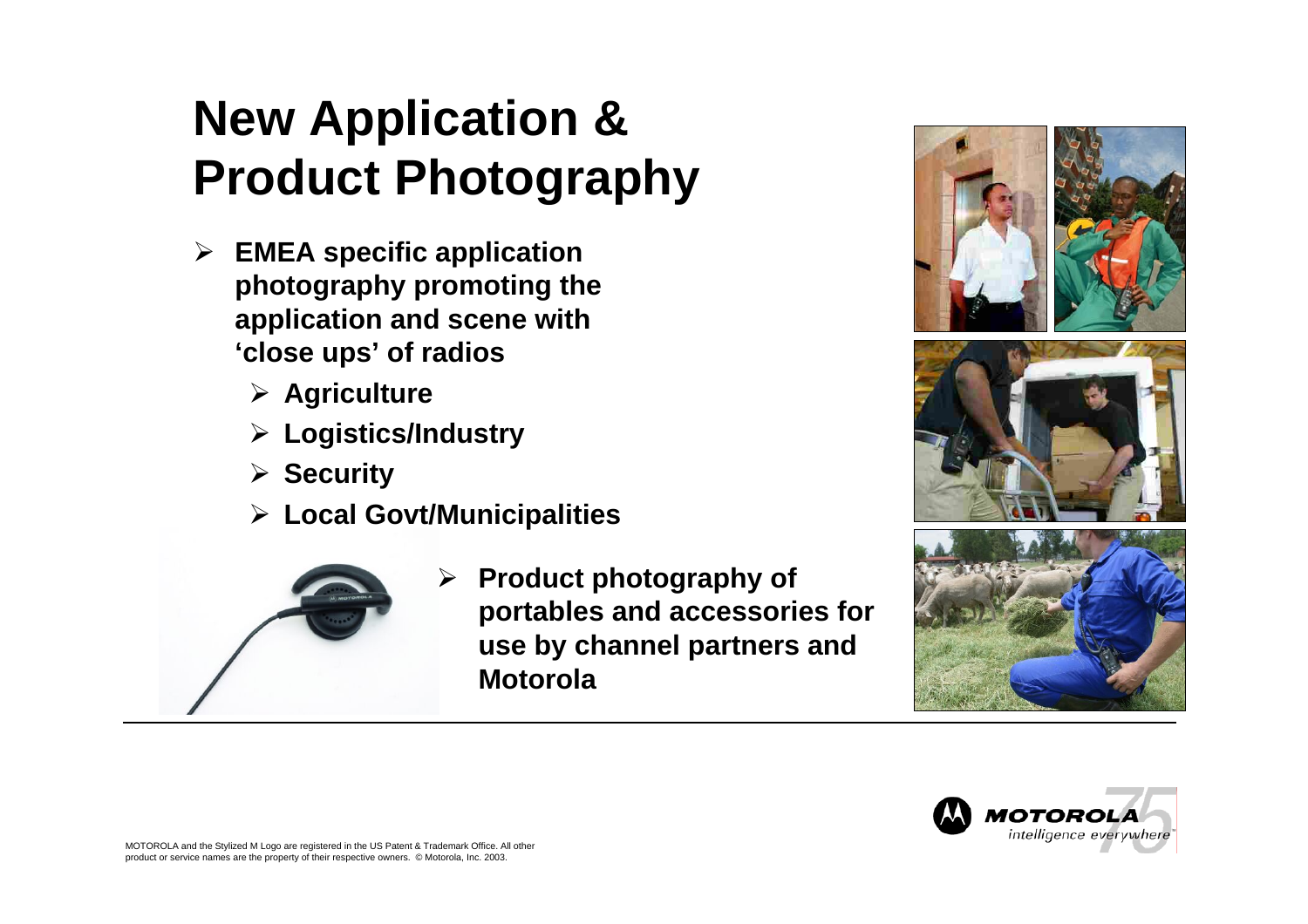### **Posters and Adverts**



- ¾ **Agriculture**
- ¾ **Logistics/Industry**
- ¾ **Security**
- ¾ **Local Govt/Municipalities**



| <b>MOTOROLA</b><br>ntelligence averywhere  |                                                                                                                                                                                                                                                                                                                                                                                                                                                                                              |                                                                                                                                                                                                         |                                                                                                                                                                                                                                                                                                                                                                                                                                                                                   |                                                                                                                                                                                                                                                                                                                                                                                                                                                                         |                                                                                                                                                                                                                                                                                                                                                                                                               |
|--------------------------------------------|----------------------------------------------------------------------------------------------------------------------------------------------------------------------------------------------------------------------------------------------------------------------------------------------------------------------------------------------------------------------------------------------------------------------------------------------------------------------------------------------|---------------------------------------------------------------------------------------------------------------------------------------------------------------------------------------------------------|-----------------------------------------------------------------------------------------------------------------------------------------------------------------------------------------------------------------------------------------------------------------------------------------------------------------------------------------------------------------------------------------------------------------------------------------------------------------------------------|-------------------------------------------------------------------------------------------------------------------------------------------------------------------------------------------------------------------------------------------------------------------------------------------------------------------------------------------------------------------------------------------------------------------------------------------------------------------------|---------------------------------------------------------------------------------------------------------------------------------------------------------------------------------------------------------------------------------------------------------------------------------------------------------------------------------------------------------------------------------------------------------------|
| VALUE & VERSATILITY<br>IN A CLASSIC DESIGN | URBAN COMMUNICATION<br>The new Motorola Commercial Series portable<br>two way radios are ideal for local government<br>and municipal operations. Choose from 16, 32<br>or 64 channels to liaise with a whole team,<br>a single workgroup or an individual.<br>$-16.32$ or $64$<br>· Robust<br>· Simple to maintain<br>channel options<br>· Quick menu for<br>· Economical<br>· Great features<br>easy access<br>. Excellent audio quality<br>. Wide range of<br>· Easy-to-use<br>accessories | <b>SE OF URGENCY</b><br>۰<br>٠e                                                                                                                                                                         | Small- to medium sized:<br>masufacturing and wore-<br>housing operations have:<br>ha and processes not<br>smoothly and scheduling<br>is strictly adhend to it these<br>Sine smithe presentats<br>accurate communication<br>among work fasems is<br>of paramount importance.<br>Management also reeds<br>down from trainers trainers<br>teams to maintain production<br>and realise quotas.<br>lititudicing the new<br>Moterota Centenercial Series<br>portable two way radice for | seul- to medium sized<br>specifions. Choose from 18.<br>32 or 64 channels to Value<br>with a whole team, a single<br>workgroup or an individual.<br>Economical, yet feature rich,<br>the Commercial Series<br>Fortuble Fladios forum<br>excelert auto quality.<br>went of sale, refrust shooger<br>and are simple to maintain.<br>for arthinoing the com-<br>marications experience a<br>comprehensive range of<br>acossories is available.<br>These span high capacity | batteries for extended talk-<br>time to lightweight headsets<br>for hands free operations.<br>· Ergonomic design<br>·Stundy antonna<br>. Textured push to talk button<br>*Chunky knobs for glowed<br>hand-usage<br>Cushly audio &<br>installate introphone<br>· Quick menu for easy access.<br>. Contoured battery &<br>safety lock<br>for further information.<br>sontact your Motorota<br>authorized dealer |
|                                            | <b>MOTOROLA</b><br>telligence everywhere<br>VALUE & VERSATILITY IN A CLASSIC DESIGN                                                                                                                                                                                                                                                                                                                                                                                                          | The new Motorola<br>Commercial Series<br>portable hvio way<br>radios are ideal for<br>snall to nedun-<br>sized farming opera-<br>tions. Choose from<br>16. 32 or 64 channels<br>to liaise with a whole. | team, a single work- Easy to use<br>group or an individual . Robust<br>over extended<br>prographic areas.<br>· Economical<br>· Great fastures<br>·Escellent audio<br>mality<br>۵                                                                                                                                                                                                                                                                                                  | IN CONTACT ACROSS COUNTRY<br>· Simple to maintain<br>. Quick menu for<br><b>EBSV JCCRES</b><br>For Nather information,<br>contact your Motorola<br>authorised douler                                                                                                                                                                                                                                                                                                    |                                                                                                                                                                                                                                                                                                                                                                                                               |

 $\mathbf{\Omega}$  MOTOROLA

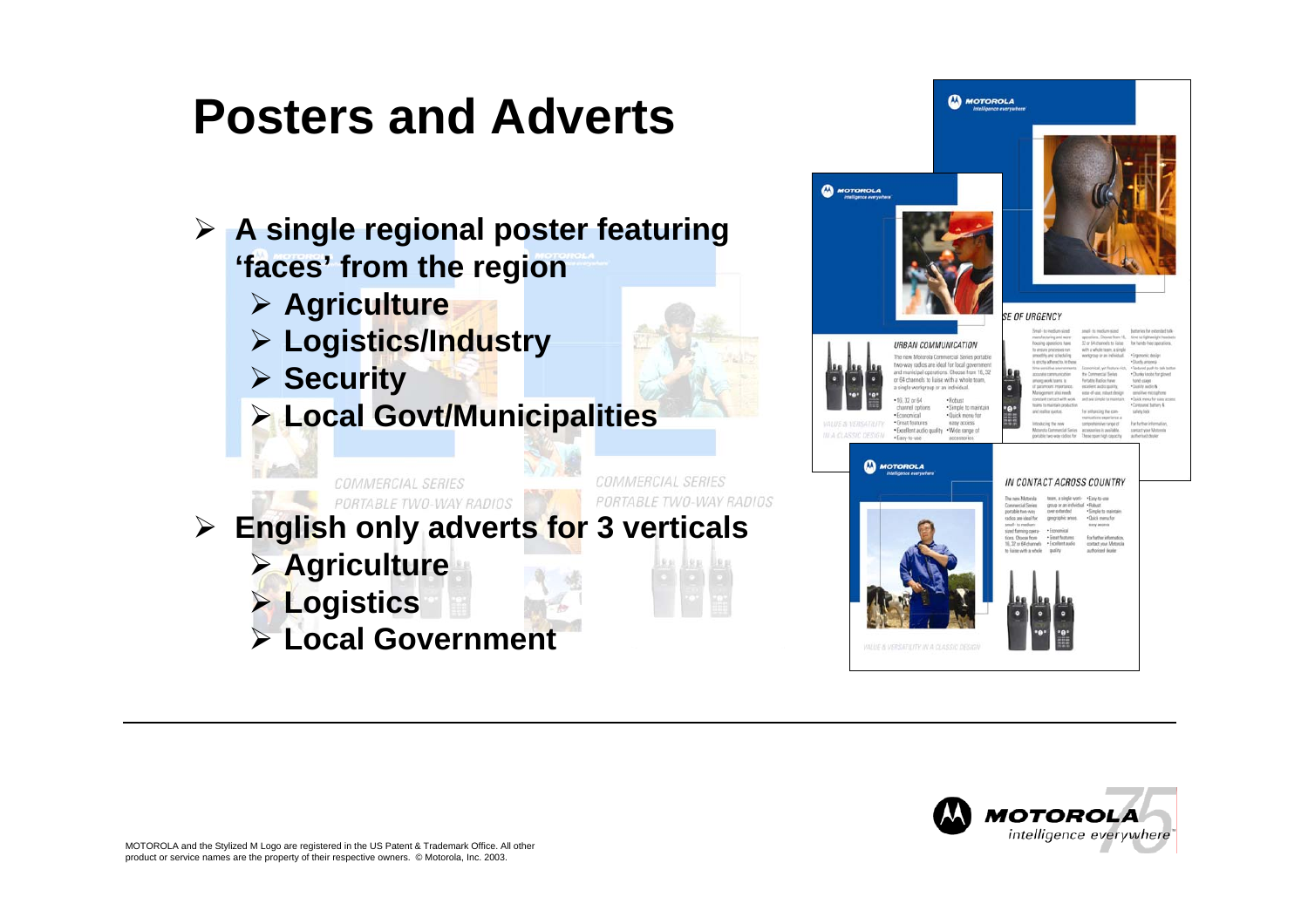#### **Press Release, Mailers & Marketing Presentations**A POOTABLE OF OFFICE

- ¾ **Two press releases**
	- ¾ **Technical**
	- ¾ **Non technical**
- ¾ **Three english mailers in Word for easy translation and adaptation targeting:**
	- ¾ **Non Motorola portable users**
	- ¾ **P series customers to promote migration**
	- ¾ **Motorola portable customers**
- ¾ **Marketing presentation containing:**
	- ¾ **Features, benefits, USP, positioning, target markets, competition, marketing support material and accessory portfolio**







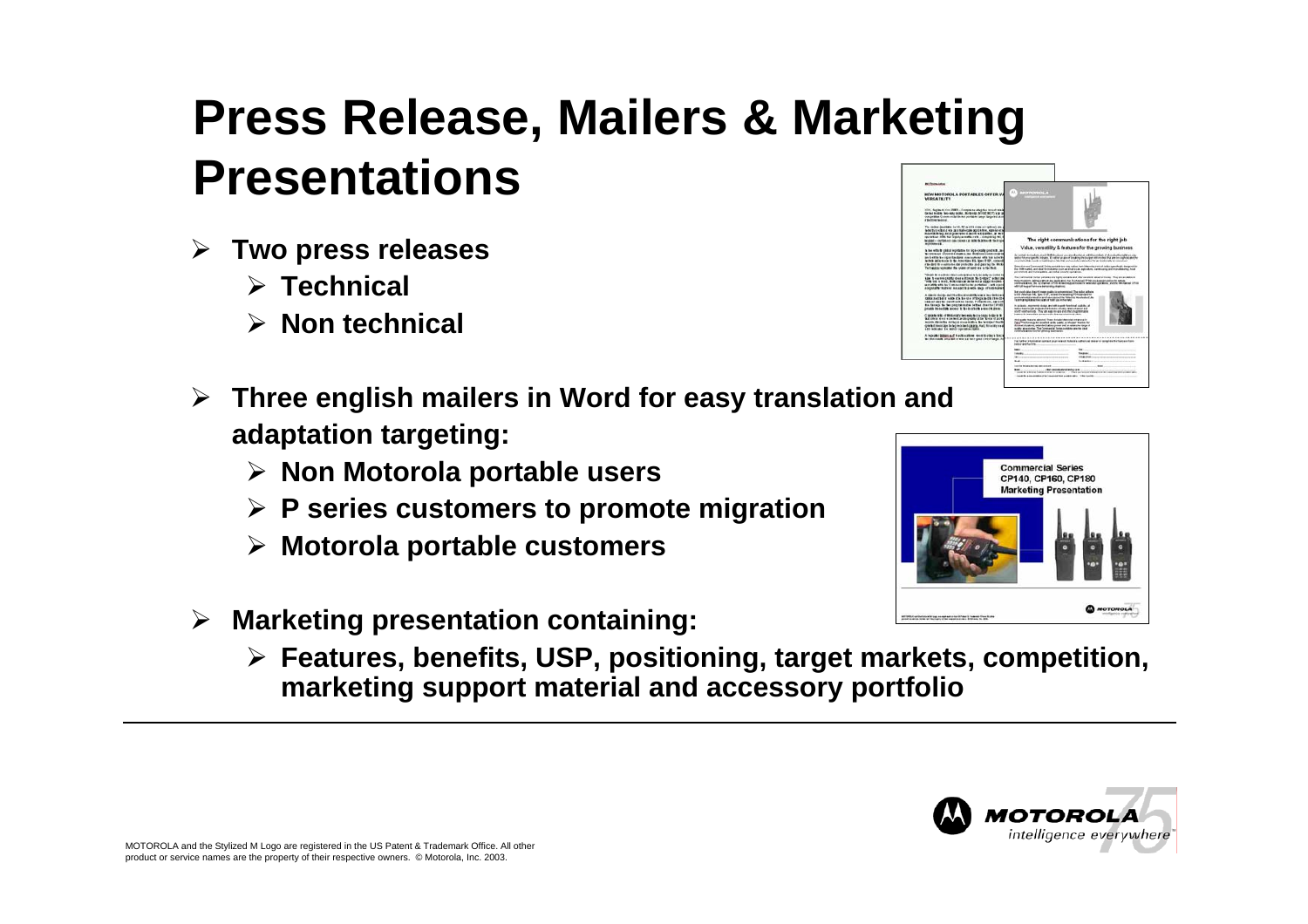# **CD-ROM and Website Integration**

- ¾ **Screen saver of Commercial family**
- ¾ **CD-ROM including:**
	- ¾ **Brochures in all languages**
		- **- Office printing version**
		- **- Litho printing**



- ¾ **PowerPoint presentation (translated into main languages)**
- ¾ **Photography**
- ¾ **Press release, mailers, adverts and poster**
- ¾ **Commercial Family screensaver**
- ¾ **Website integration**
	- ¾ **Preloading all material on MOL to support launch**

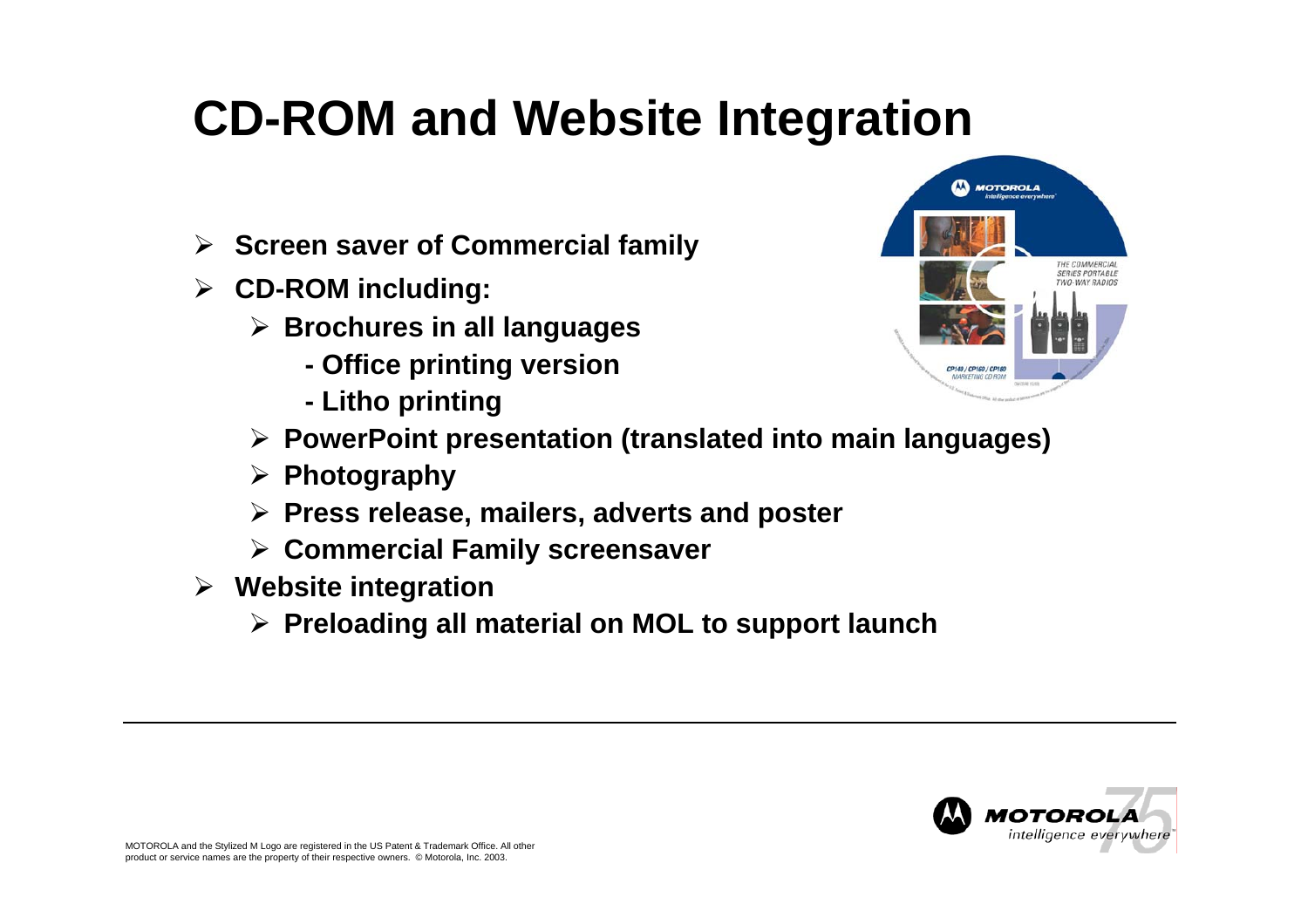### **Commercial Mobile Radios**



#### *The Mobile radio that fits your business, your budget and your vehicle*

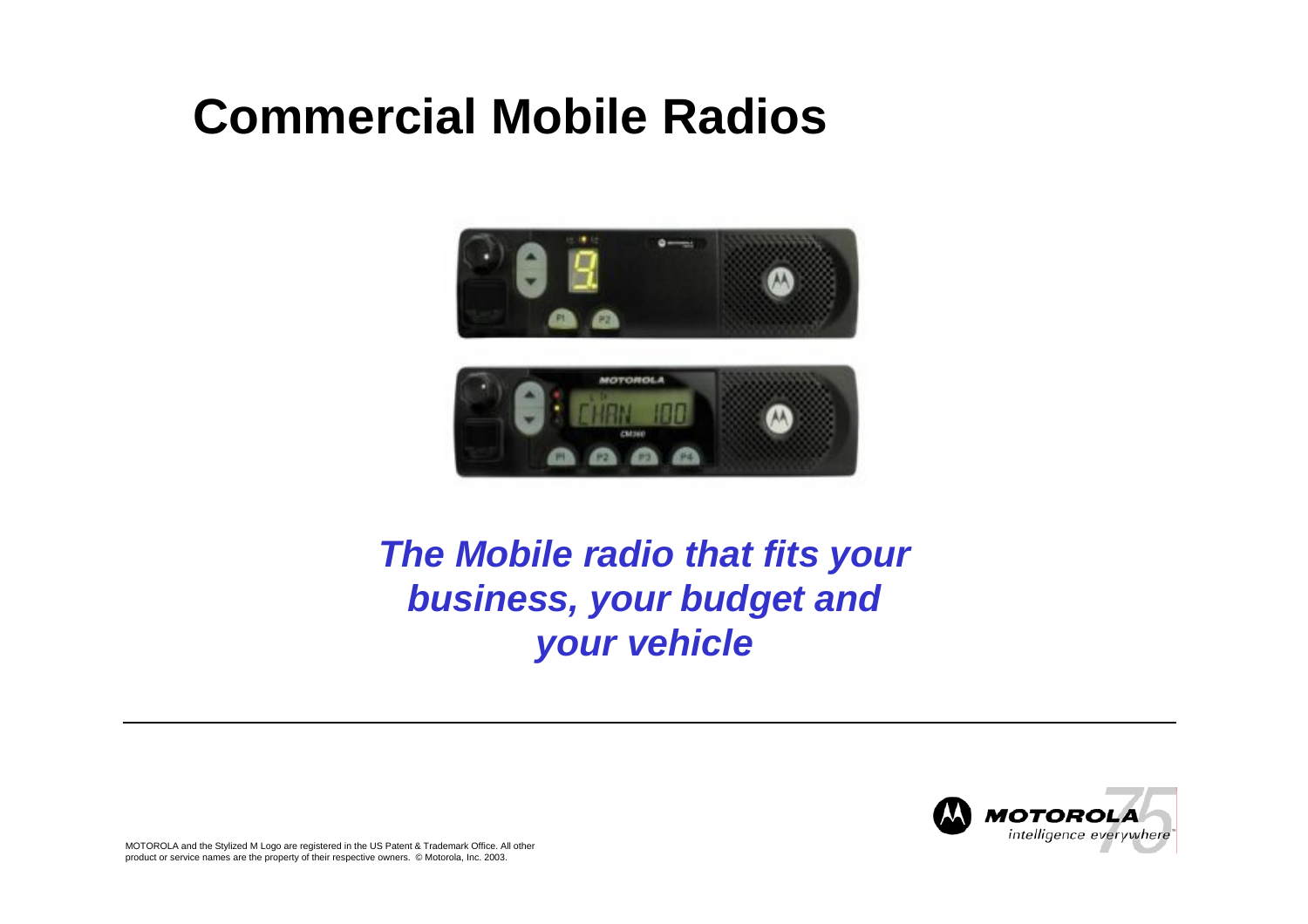### **CM140/340 Key Features**



- $\blacktriangleright$ **Bands: MB (66-88) VHF2 (146-174), UHF1/2 (403-440/438-470)**
- ¾ **8-10 Channels**
- $\blacktriangleright$ **8-11 available signalling formats depending on model**
- $\blacktriangleright$ **2 Programmable buttons (short & long press) with 4 functions**
- $\blacktriangleright$ **Single digit display showing channel selection**
- $\blacktriangleright$ **'Dot' icon is displayed in high power operation**
- $\blacktriangleright$  **16 Pin accessory connector compatible with many G M300/GM350/GM950 accessories and Professional Series accessories ( with free wires for maximum flexibility)**
- ¾ **Data capability**
- $\blacktriangleright$ **Hi/Lo power selection**
- $\blacktriangleright$ **Lone w orker (CM340/360) and emergency mode for increased security**
- ¾ **Stun renders t he radio inoperative on reception of a stun sequence (CM340/360)**

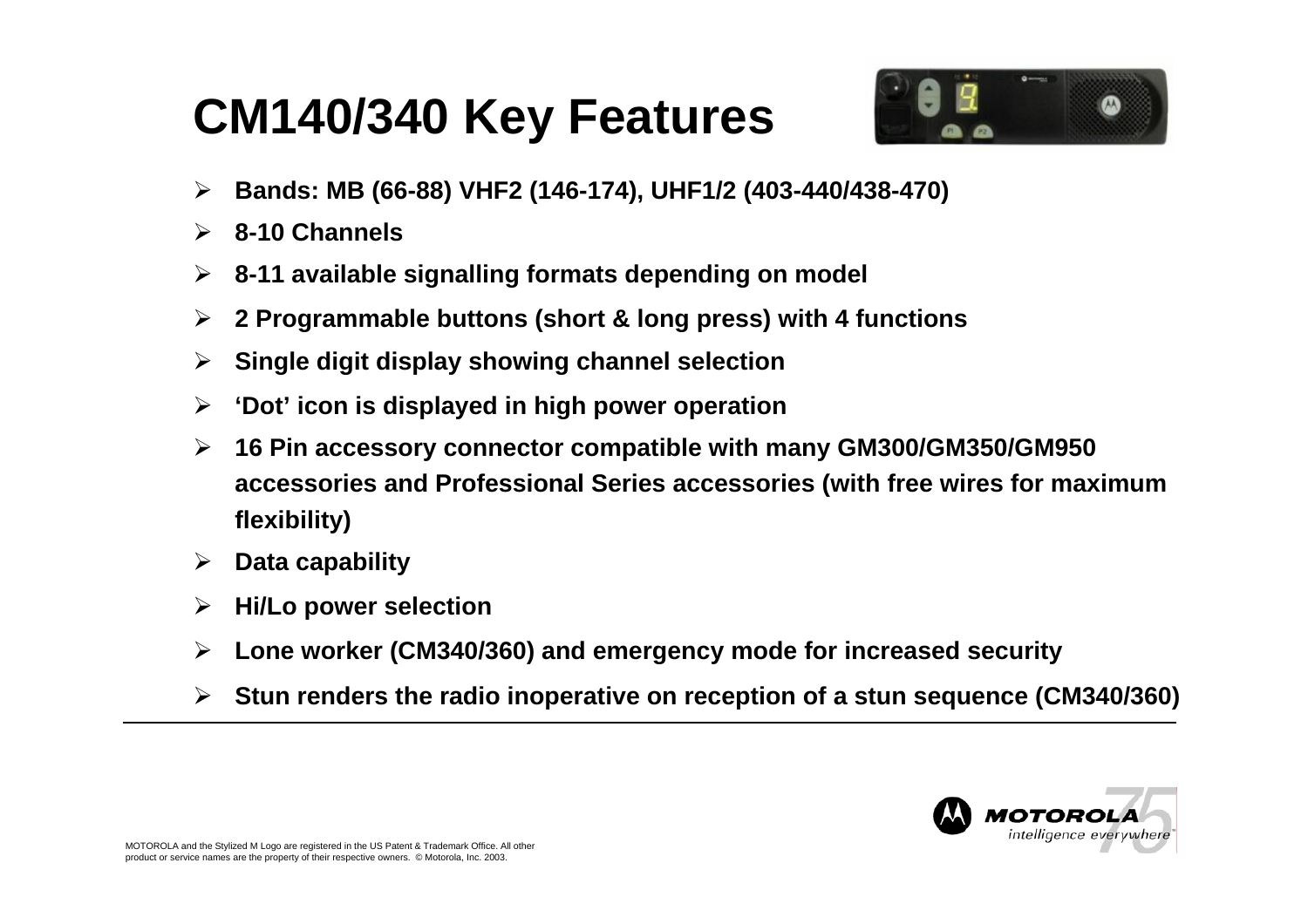# **CM160/360 Key Features**



**In addition to CM340 features:**

- ¾ **64-100 channel availability**
- ¾ **Starburst 1 line 8 character alphanumeric display**
- ¾ **DTMF Live Dial capability using the keypad mic**
- $\blacktriangleright$  **One Touch Speed Dial using keypad mic: single button press to initiate call**
- ¾ **Further 3 programmable buttons with 6 functions are available when using the keypad mic**
- ¾ **Fast scroll: holding the up/down arrow button increases the scroll speed**
- ¾ **PROIS interface and option board capable**
	- ¾ Enables the radio operation to meet customer-specific applications e.g. encryption